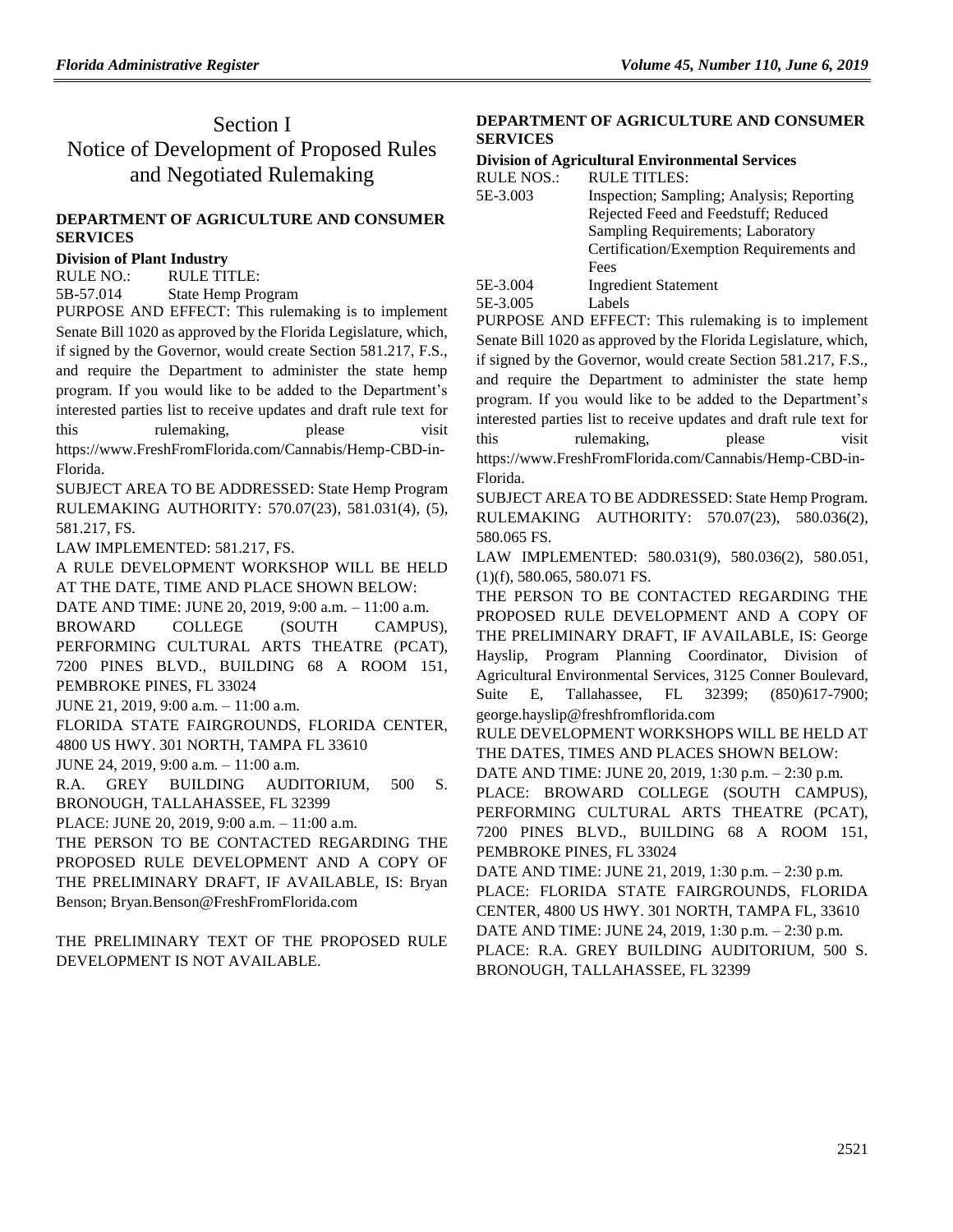THE PRELIMINARY TEXT OF THE PROPOSED RULE DEVELOPMENT IS NOT AVAILABLE AT THIS TIME, BUT WILL BE MADE AVAILABLE ON THE DEPARTMENT'S WEBSITE AND TO THE INTERESTED PARTIES LIST PRIOR TO THE WORKSHOPS.

## **[DEPARTMENT OF AGRICULTURE](https://www.flrules.org/gateway/department.asp?id=5) AND CONSUMER [SERVICES](https://www.flrules.org/gateway/department.asp?id=5)**

**[Division of Agricultural Environmental Services](https://www.flrules.org/gateway/organization.asp?id=165)**

| RULE NOS.: | RULE TITLES:            |
|------------|-------------------------|
| 5E-4.006   | Seed Standards          |
| 5E-4.007   | <b>Commercial Tests</b> |
| 5E-4.016   | Certified Seed          |

PURPOSE AND EFFECT: This rulemaking is to implement Senate Bill 1020 as approved by the Florida Legislature, which, if signed by the Governor, would create Section 581.217, F.S., and require the Department to administer the state hemp program. If you would like to be added to the Department's interested parties list to receive updates and draft rule text for this rulemaking, please visit https://www.FreshFromFlorida.com/Cannabis/Hemp-CBD-in-Florida

SUBJECT AREA TO BE ADDRESSED: State Hemp Program and updating seed standards and commercial tests related to hemp pursuant to Chapter 581, F.S.

RULEMAKING AUTHORITY: [570.07\(23\),](https://www.flrules.org/gateway/statute.asp?id=570.07(23)) [578.11\(2\) FS.](https://www.flrules.org/gateway/statute.asp?id=%20578.11(2)%20F.S.)

LAW IMPLEMENTED: [578.09\(2\)\(a\),](https://www.flrules.org/gateway/statute.asp?id=578.09(2)(a)) [578.11\(2\),](https://www.flrules.org/gateway/statute.asp?id=%20578.11(2)) [581.217,](https://www.flrules.org/gateway/statute.asp?id=%20581.217) FS. THE PERSON TO BE CONTACTED REGARDING THE PROPOSED RULE DEVELOPMENT AND A COPY OF THE PRELIMINARY DRAFT, IF AVAILABLE, IS: Patricia Lucas, Bureau Chief, Bureau of Agricultural Environmental Laboratories, 3125 Conner Boulevard, Bldg. 7, Tallahassee, FL 32399; (850)617-7830[; patricia.lucas@freshfromflorida.com](mailto:patricia.lucas@freshfromflorida.com) RULE DEVELOPMENT WORKSHOPS WILL BE HELD AT THE DATES, TIMES AND PLACES SHOWN BELOW:

DATE AND TIME: JUNE 20, 2019, 11:00 a.m. – 12:00 p.m. PLACE: BROWARD COLLEGE (SOUTH CAMPUS), PERFORMING CULTURAL ARTS THEATRE (PCAT), 7200 PINES BLVD., BUILDING 68 A ROOM 151, PEMBROKE PINES, FL 33024

DATE AND TIME: JUNE 21, 2019, 11:00 a.m. – 12:00 p.m. PLACE: FLORIDA STATE FAIRGROUNDS, FLORIDA CENTER, 4800 US HWY. 301 NORTH, TAMPA FL 33610 DATE AND TIME: JUNE 24, 2019, 11:00 a.m. – 12:00 p.m. PLACE: R.A. GREY BUILDING AUDITORIUM, 500 S. BRONOUGH, TALLAHASSEE, FL 32399

THE PRELIMINARY TEXT OF THE PROPOSED RULE DEVELOPMENT IS NOT AVAILABLE AT THIS TIME, BUT WILL BE MADE AVAILABLE ON THE DEPARTMENT'S WEBSITE AND TO THE INTERESTED PARTIES LIST PRIOR TO THE WORKSHOPS.

## **[DEPARTMENT OF AGRICULTURE AND CONSUMER](https://www.flrules.org/gateway/department.asp?id=5)  [SERVICES](https://www.flrules.org/gateway/department.asp?id=5)**

## **[Division of Food Safety](https://www.flrules.org/gateway/organization.asp?id=171)**

RULE NO.: RULE TITLE: [5K-4.034](https://www.flrules.org/gateway/ruleNo.asp?id=5K-4.034) Hemp Extract

PURPOSE AND EFFECT: This rulemaking is to implement Senate Bill 1020 as approved by the Florida Legislature, which, if signed by the Governor, would create Section 581.217, F.S., and require the Department to administer the state hemp program. If you would like to be added to the Department's interested parties list to receive updates and draft rule text for this rulemaking, please visit https://www.FreshFromFlorida.com/Cannabis/Hemp-CBD-in-Florida.

SUBJECT AREA TO BE ADDRESSED: Permitting process, permitting requirements, and guidelines for administering penalties.

RULEMAKING AUTHORITY: [500.09, 500.12, 570.07\(23\),](https://www.flrules.org/gateway/cfr.asp?id=500.09,%20500.12,%20570.07(23)) FS.

LAW IMPLEMENTED: [581.217, 500.03, 500.04, 500.09,](https://www.flrules.org/gateway/cfr.asp?id=581.217,%20500.03,%20500.04,%20500.09,%20500.10,%20500.12,%20500.121,%20500.13,%20500.147,%20500.171,%20500.172,%20500.173,%20500.174,%20500.177,%20500.80)  [500.10, 500.12, 500.121, 500.13, 500.147, 500.171, 500.172,](https://www.flrules.org/gateway/cfr.asp?id=581.217,%20500.03,%20500.04,%20500.09,%20500.10,%20500.12,%20500.121,%20500.13,%20500.147,%20500.171,%20500.172,%20500.173,%20500.174,%20500.177,%20500.80)  [500.173, 500.174, 500.177, 500.80,](https://www.flrules.org/gateway/cfr.asp?id=581.217,%20500.03,%20500.04,%20500.09,%20500.10,%20500.12,%20500.121,%20500.13,%20500.147,%20500.171,%20500.172,%20500.173,%20500.174,%20500.177,%20500.80) FS.

THE PERSON TO BE CONTACTED REGARDING THE PROPOSED RULE DEVELOPMENT AND A COPY OF THE PRELIMINARY DRAFT, IF AVAILABLE, IS: Trevor Walls[; Trevor.Walls@FreshFromFlorida.com](mailto:Trevor.Walls@FreshFromFlorida.com)

A RULE DEVELOPMENT WORKSHOP WILL BE HELD AT THE DATE, TIME AND PLACE SHOWN BELOW:

JUNE 20, 2019, 2:00pm – 4:00pm

BROWARD COLLEGE (SOUTH CAMPUS), PERFORMING CULTURAL ARTS THEATRE (PCAT), 7200 PINES BLVD., BUILDING 68 A ROOM 151, PEMBROKE PINES, FL 33024

JUNE 21, 2019, 2:00pm – 4:00pm

FLORIDA STATE FAIRGROUNDS, FLORIDA CENTER, 4800 US HWY. 301 NORTH, TAMPA FL 33610

JUNE 24, 2019, 2:00pm – 4:00pm

R.A. GREY BUILDING AUDITORIUM, 500 S. BRONOUGH, TALLAHASSEE, FL 32399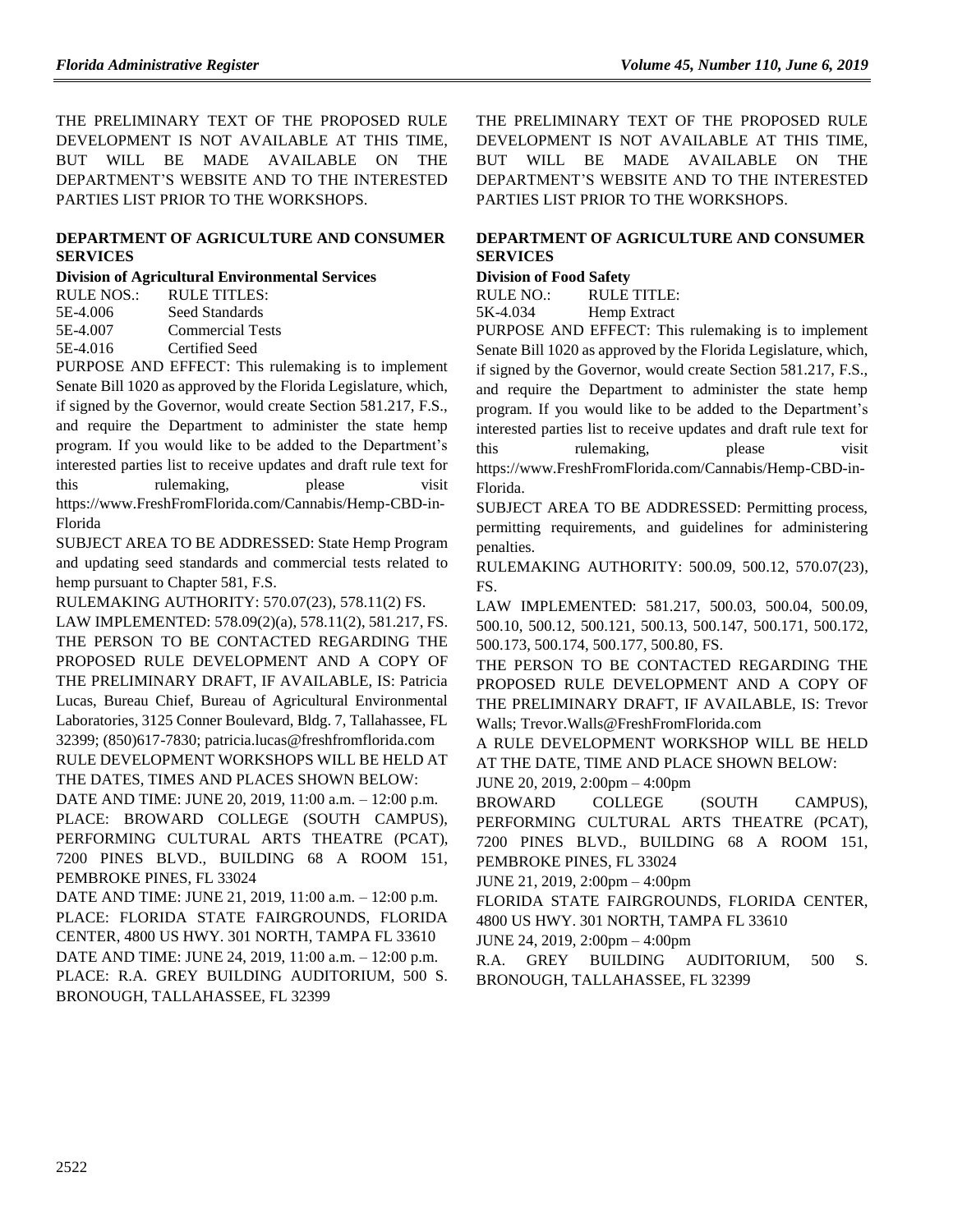Pursuant to the provisions of the Americans with Disabilities Act, any person requiring special accommodations to participate in this workshop/meeting is asked to advise the agency at least 7 days before the workshop/meeting by contacting: Trevor Walls; Trevor.Walls@FreshFromFlorida.com; (850)245-5415 If you are hearing or speech impaired, please contact the agency using the Florida Relay Service, 1(800)955-8771 (TDD) or 1(800)955-8770 (Voice).

THE PRELIMINARY TEXT OF THE PROPOSED RULE DEVELOPMENT IS NOT AVAILABLE AT THIS TIME, BUT WILL BE MADE AVAILABLE ON THE DEPARTMENT'S WEBSITE AND TO THE INTERESTED PARTIES LIST PRIOR TO THE WORKSHOPS.

## **[DEPARTMENT OF AGRICULTURE AND CONSUMER](https://www.flrules.org/gateway/department.asp?id=5)  [SERVICES](https://www.flrules.org/gateway/department.asp?id=5)**

## **[Division of Food Safety](https://www.flrules.org/gateway/organization.asp?id=171)**

RULE NO.: RULE TITLE: [5K-10.006](https://www.flrules.org/gateway/ruleNo.asp?id=5K-10.006) Hemp Extract

PURPOSE AND EFFECT: This rulemaking is to implement Senate Bill 1020 as approved by the Florida Legislature, which, if signed by the Governor, would create Section 581.217, F.S., and require the Department to administer the state hemp program. If you would like to be added to the Department's interested parties list to receive updates and draft rule text for this rulemaking, please visit https://www.FreshFromFlorida.com/Cannabis/Hemp-CBD-in-Florida.

SUBJECT AREA TO BE ADDRESSED: Permitting process, permitting requirements, and guidelines for administering penalties.

RULEMAKING AUTHORITY: [502.014, 503.031,](https://www.flrules.org/gateway/cfr.asp?id=502.014,%20503.031,%20%20570.07(23))  [570.07\(23\),](https://www.flrules.org/gateway/cfr.asp?id=502.014,%20503.031,%20%20570.07(23)) FS.

LAW IMPLEMENTED: [502.012, 502.014, 502.032, 502.042,](https://www.flrules.org/gateway/cfr.asp?id=502.012,%20502.014,%20502.032,%20502.042,%20502.053,%20502.091,%20502.121,%20502.165,%20502.231,%20503.031,%20503.041,%20503.051)  [502.053, 502.091, 502.121, 502.165, 502.231, 503.031,](https://www.flrules.org/gateway/cfr.asp?id=502.012,%20502.014,%20502.032,%20502.042,%20502.053,%20502.091,%20502.121,%20502.165,%20502.231,%20503.031,%20503.041,%20503.051)  [503.041, 503.051,](https://www.flrules.org/gateway/cfr.asp?id=502.012,%20502.014,%20502.032,%20502.042,%20502.053,%20502.091,%20502.121,%20502.165,%20502.231,%20503.031,%20503.041,%20503.051) FS.

A RULE DEVELOPMENT WORKSHOP WILL BE HELD AT THE DATE, TIME AND PLACE SHOWN BELOW:

JUNE 20, 2019, 2:00pm – 4:00pm

BROWARD COLLEGE (SOUTH CAMPUS), PERFORMING CULTURAL ARTS THEATRE (PCAT), 7200 PINES BLVD, BUILDING 68 A ROOM 151, PEMBROKE PINES, FL 33024 JUNE 21, 2019, 2:00pm – 4:00pm

FLORIDA STATE FAIRGROUNDS, FLORIDA CENTER, 4800 US HWY. 301 NORTH, TAMPA FL 33610

JUNE 24, 2019, 2:00pm – 4:00pm

R.A. GREY BUILDING AUDITORIUM, 500 S. BRONOUGH, TALLAHASSEE, FL 32399

Pursuant to the provisions of the Americans with Disabilities Act, any person requiring special accommodations to participate in this workshop/meeting is asked to advise the agency at least 7 days before the workshop/meeting by contacting: **Zach** Conlin; Zachary.Conlin@FreshFromFlorida.com; (850)245-5414 If you are hearing or speech impaired, please contact the agency using the Florida Relay Service, 1(800)955-8771 (TDD) or 1(800)955-8770 (Voice).

THE PERSON TO BE CONTACTED REGARDING THE PROPOSED RULE DEVELOPMENT AND A COPY OF THE PRELIMINARY DRAFT, IF AVAILABLE, IS: Zach Conlin; [Zachary.Conlin@FreshFromFlorida.com](mailto:Zachary.Conlin@FreshFromFlorida.com)

THE PRELIMINARY TEXT OF THE PROPOSED RULE DEVELOPMENT IS NOT AVAILABLE AT THIS TIME, BUT WILL BE MADE AVAILABLE ON THE DEPARTMENT'S WEBSITE AND TO THE INTERESTED PARTIES LIST PRIOR TO THE WORKSHOPS.

## **[LAND AND WATER ADJUDICATORY COMMISSION](https://www.flrules.org/gateway/department.asp?id=42)**

**[Bella Collina Community Development District](https://www.flrules.org/gateway/organization.asp?id=489)**

RULE NO.: RULE TITLE: [42OO-1.002](https://www.flrules.org/gateway/ruleNo.asp?id=42OO-1.002) Boundary

PURPOSE AND EFFECT: The Petition filed with the Commission proposes expansion of the boundary of the Bella Collina Community Development District.

SUBJECT AREA TO BE ADDRESSED: Expansion of the boundary of the Bella Collina Community Development **District** 

RULEMAKING AUTHORITY: [190.005, FS.](https://www.flrules.org/gateway/cfr.asp?id=190.005,%20FS)

LAW IMPLEMENTED: [190.004, 190.005, 190.046, FS.](https://www.flrules.org/gateway/cfr.asp?id=190.004,%20190.005,%20190.046,%20FS)

IF REQUESTED IN WRITING AND NOT DEEMED UNNECESSARY BY THE AGENCY HEAD, A RULE DEVELOPMENT WORKSHOP WILL BE NOTICED IN THE NEXT AVAILABLE FLORIDA ADMINISTRATIVE REGISTER.

THE PERSON TO BE CONTACTED REGARDING THE PROPOSED RULE DEVELOPMENT AND A COPY OF THE PRELIMINARY DRAFT, IF AVAILABLE, IS: Barbara Leighty, Office of the Governor, Room 1802, The Capitol, Tallahassee, Florida 32399-0001, telephone: (850)717-9513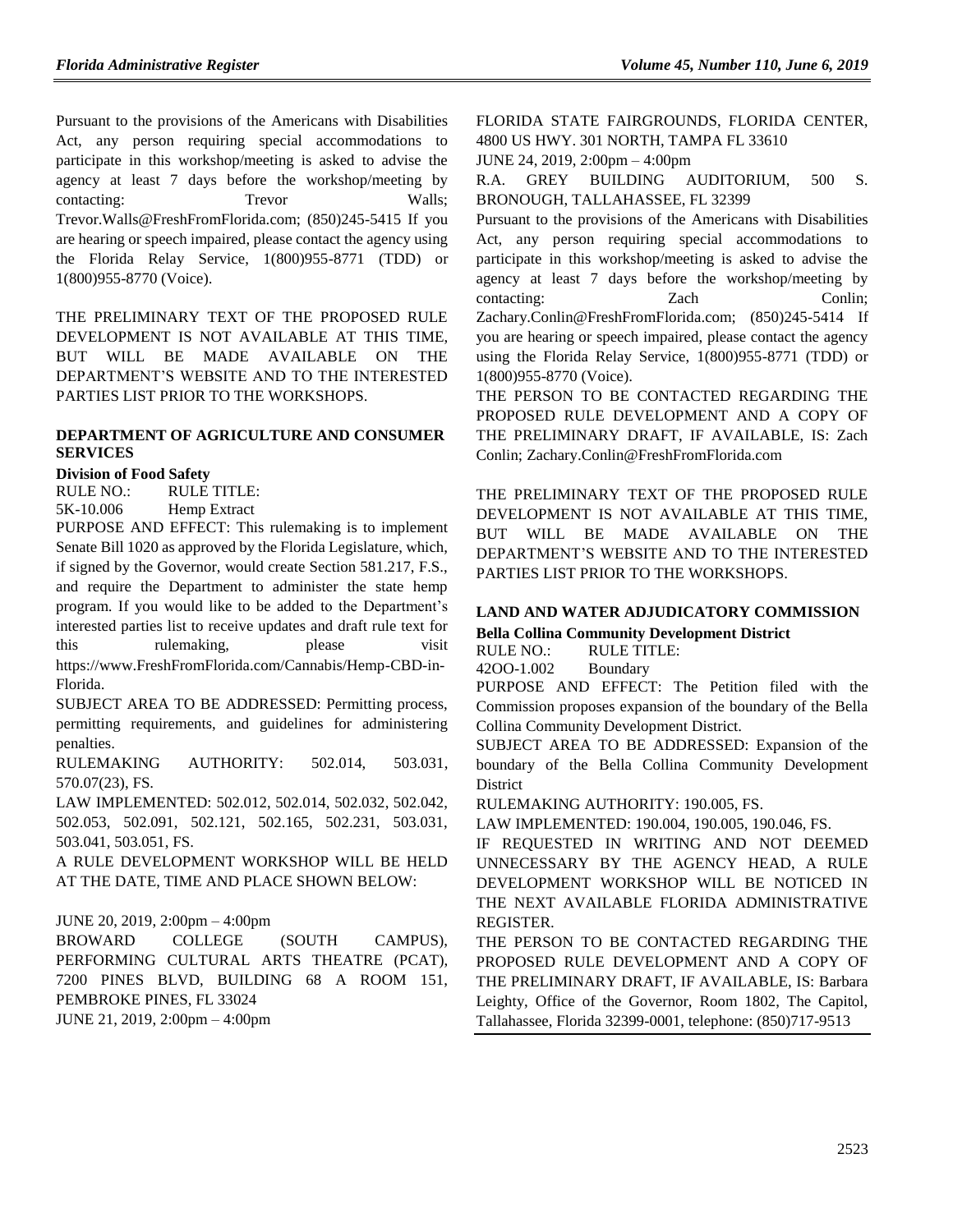# Section II Proposed Rules

#### **[DEPARTMENT OF](https://www.flrules.org/gateway/department.asp?id=64) HEALTH**

#### **[Board of Opticianry](https://www.flrules.org/gateway/organization.asp?id=303)**

| RULE NOS.:  | RULE TITLES:                   |
|-------------|--------------------------------|
| 64B12-8.008 | Probable Cause Panel           |
| 64B12-8.009 | Unexcused Absences             |
| 64B12-8.016 | Other Board Business for Which |
|             | <b>Compensation Is Allowed</b> |

PURPOSE AND EFFECT: The Board propose the rules amendments to include language that will clarify that any probable cause panel must include a present and/or former professional board member and to clarify existing rules language.

SUMMARY: Update and clarify existing rules language.

SUMMARY OF STATEMENT OF ESTIMATED REGULATORY COSTS AND LEGISLATIVE RATIFICATION:

The Agency has determined that this will not have an adverse impact on small business or likely increase directly or indirectly regulatory costs in excess of \$200,000 in the aggregate within one year after the implementation of the rule. A SERC has not been prepared by the Agency.

The Agency has determined that the proposed rule is not expected to require legislative ratification based on the statement of estimated regulatory costs or if no SERC is required, the information expressly relied upon and described herein: During discussion of the economic impact of this rule at its Board meeting, the Board concluded that this rule change will not have any impact on licensees and their businesses or the businesses that employ them. The rule will not increase any fees, business costs, personnel costs, will not decrease profit opportunities, and will not require any specialized knowledge to comply. This change will not increase any direct or indirect regulatory costs. Hence, the Board determined that a Statement of Estimated Regulatory Costs (SERC) was not necessary and that the rule will not require ratification by the Legislature. No person or interested party submitted additional information regarding the economic impact at that time.

Any person who wishes to provide information regarding a statement of estimated regulatory costs, or provide a proposal for a lower cost regulatory alternative must do so in writing within 21 days of this notice.

RULEMAKING AUTHORITY: [456.011,](https://www.flrules.org/gateway/statute.asp?id=456.011) [456.011\(4\),](https://www.flrules.org/gateway/statute.asp?id=%20456.011(4)) [456.073\(4\),](https://www.flrules.org/gateway/statute.asp?id=%20456.073(4)) [484.005 FS.](https://www.flrules.org/gateway/statute.asp?id=%20484.005%20FS.)

LAW IMPLEMENTED: [456.011,](https://www.flrules.org/gateway/statute.asp?id=456.011) [456.011\(4\),](https://www.flrules.org/gateway/statute.asp?id=%20456.011(4)) [456.073\(4\) FS.](https://www.flrules.org/gateway/statute.asp?id=%20456.073(4)%20FS.) IF REQUESTED WITHIN 21 DAYS OF THE DATE OF THIS NOTICE, A HEARING WILL BE SCHEDULED AND ANNOUNCED IN THE FAR.

THE PERSON TO BE CONTACTED REGARDING THE PROPOSED RULE IS: Janet E. Hartman, Executive Director, Board of Opticianry, 4052 Bald Cypress Way, Bin # C08, Tallahassee, Florida 32399-3253.

## THE FULL TEXT OF THE PROPOSED RULE IS.

64B12-8.008 Probable Cause Panel.

(1) No change.

(2) The probable cause panel must have a minimum of 2 members, and must consist of the following:

(a) A current Board member.

(b) A former or present consumer member of the board, if available and willing to serve and authorized to do so by the board chair.

(c) A current professional Board member or one of which may be a former Board member who holds an active valid license to practice opticianry.

Rulemaking Authority 456.073(4), 484.005 FS. Law Implemented 456.073(4) FS. History–New 12-6-79, Formerly 21P-8.08, Amended 1-26-88, 9-21-92, Formerly 21P-8.008, 61G13-8.008, 59U-8.008, Amended 8-6-97, 7-8-07, ...

64B12-8.009 Unexcused Absences.

Unexcused absences of a Board member mean absences not due to the following situations:

(1) through (4) No change.

(5) Other extraordinary circumstances.

Rulemaking Authority 456.011, 484.005 FS. Law Implemented 456.011 FS. History–New 12-6-79, Amended 9-7-82, Formerly 21P-8.09, Amended 1-27-93, Formerly 21P-8.009, 61G13-8.009, 59U-8.009, Amended 8-6-97,

64B12-8.016 Other Board Business for Which Compensation Is Allowed.

The following activities are considered to be other business involving the Board for which compensation shall be paid pursuant to Section 456.011(4), F.S.:

(1) through (2) No change.

(3) Participation in a meeting which has been requested by the State Surgeon General of the Department of Health Agency.

(4) No change.

(5) All activity of Board members, if authorized by the Board, when grading, proctoring or reviewing examinations given by the Department of Health Agency.

(6) All participation in Board authorized meetings with professional associates of which the Board is a member of invitee. This would include all meetings of national associations of registration Boards of which the Board is a member as well as Board authorized participation in meetings of national or professional associations or organizations involved in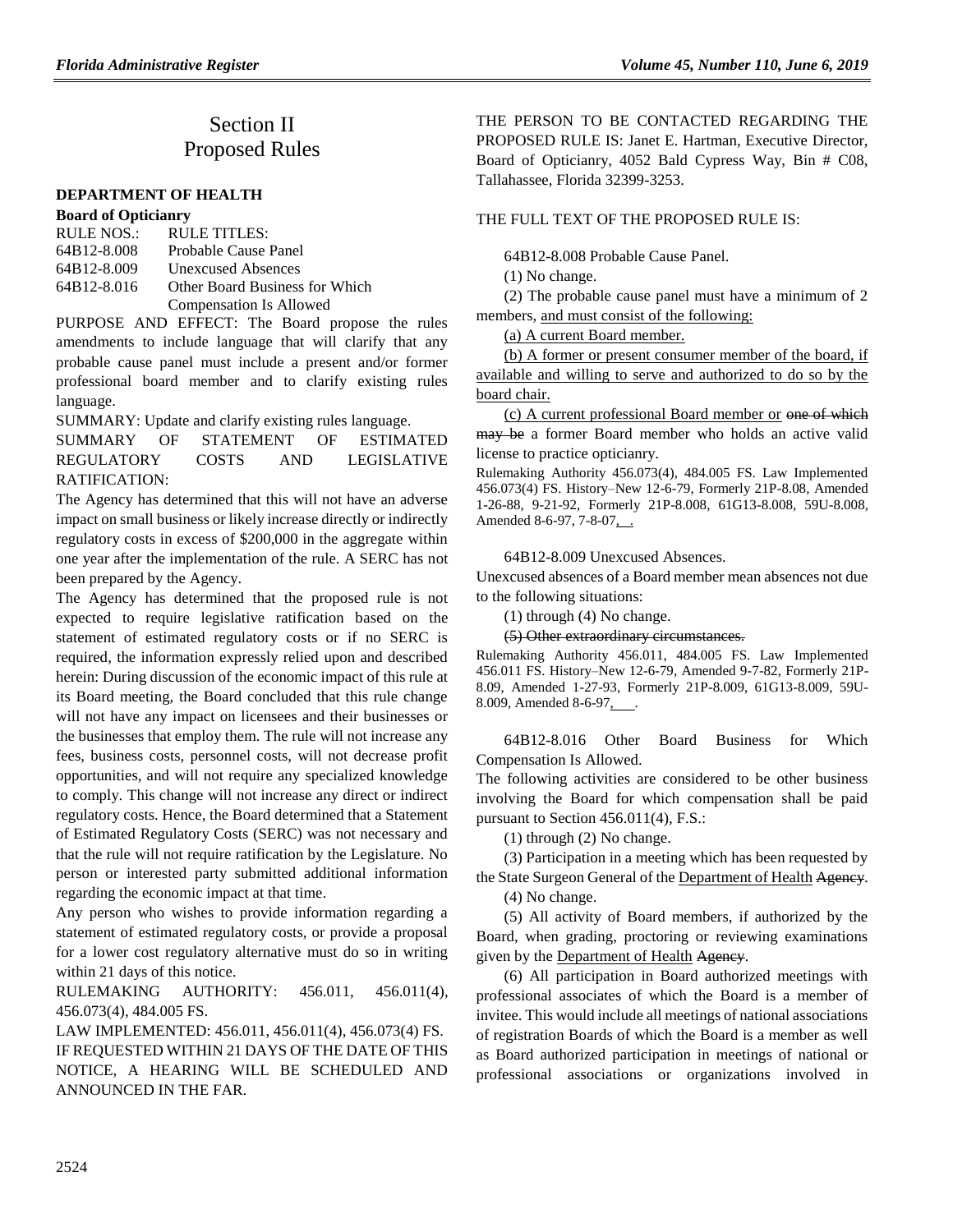educating, regulating or reviewing the profession of opticianry over which the Board has statutory authority.

(7) through (8) No change.

Rulemaking Authority 456.011(4), 484.005 FS. Law Implemented 456.011(4) FS. History–New 12-10-81, Amended 8-30-84, 1-7-86, Formerly 21P-8.16, Amended 5-2-89, Formerly 21P-8.016, 61G13- 8.016, 59U-8.016,\_\_\_\_\_.

NAME OF PERSON ORIGINATING PROPOSED RULE: Board of Opticianry

NAME OF AGENCY HEAD WHO APPROVED THE PROPOSED RULE: Board of Opticianry

DATE PROPOSED RULE APPROVED BY AGENCY HEAD: April 26, 2019

DATE NOTICE OF PROPOSED RULE DEVELOPMENT PUBLISHED IN FAR: May 22, 2019

## **[DEPARTMENT OF HEALTH](https://www.flrules.org/gateway/department.asp?id=64)**

## **[Board of Opticianry](https://www.flrules.org/gateway/organization.asp?id=303)**

RULE NO.: RULE TITLE:

[64B12-16.009](https://www.flrules.org/gateway/ruleNo.asp?id=64B12-16.009) Required Sponsor Time Records

PURPOSE AND EFFECT: The purpose of the rule amendment is to remove the reference to section  $484.014(1)(g)$  and (f), F.S., from the rule text.

SUMMARY: To remove obsolete language.

SUMMARY OF STATEMENT OF ESTIMATED REGULATORY COSTS AND LEGISLATIVE RATIFICATION:

The Agency has determined that this will not have an adverse impact on small business or likely increase directly or indirectly regulatory costs in excess of \$200,000 in the aggregate within one year after the implementation of the rule. A SERC has not been prepared by the Agency.

The Agency has determined that the proposed rule is not expected to require legislative ratification based on the statement of estimated regulatory costs or if no SERC is required, the information expressly relied upon and described herein: During discussion of the economic impact of this rule at its Board meeting, the Board concluded that this rule change will not have any impact on licensees and their businesses or the businesses that employ them. The rule will not increase any fees, business costs, personnel costs, will not decrease profit opportunities, and will not require any specialized knowledge to comply. This change will not increase any direct or indirect regulatory costs. Hence, the Board determined that a Statement of Estimated Regulatory Costs (SERC) was not necessary and that the rule will not require ratification by the Legislature. No

person or interested party submitted additional information regarding the economic impact at that time.

Any person who wishes to provide information regarding a statement of estimated regulatory costs, or provide a proposal for a lower cost regulatory alternative must do so in writing within 21 days of this notice.

RULEMAKING AUTHORITY: [484.005,](https://www.flrules.org/gateway/statute.asp?id=484.005) [484.007\(1\) FS.](https://www.flrules.org/gateway/statute.asp?id=%20484.007(1)%20FS.) LAW IMPLEMENTED: [484.007\(1\)\(d\)4. FS.](https://www.flrules.org/gateway/statute.asp?id=484.007(1)(d)4.%20FS.)

IF REQUESTED WITHIN 21 DAYS OF THE DATE OF THIS NOTICE, A HEARING WILL BE SCHEDULED AND ANNOUNCED IN THE FAR.

THE PERSON TO BE CONTACTED REGARDING THE PROPOSED RULE IS: Janet E. Hartman, Executive Director, Board of Opticianry, 4052 Bald Cypress Way, Bin # C08, Tallahassee, Florida 32399-3253.

## THE FULL TEXT OF THE PROPOSED RULE IS:

64B12-16.009 Required Sponsor Time Records.

(1) through (6) No change.

(7) Failure to comply with the requirements of this rule is a violation of Sections  $484.014(1)(g)$  and  $(f)$ , F.S., and will subject the sponsor to discipline up to, and including, denial of sponsorship status.

Rulemaking Authority 484.005, 484.007(1) FS. Law Implemented 484.007(1)(d)4. FS. History–New 8-2-87, Amended 01-26-88, 9-30- 92, Formerly 21P-16.009, 61G13-16.009, 59U-16.009, Amended .

NAME OF PERSON ORIGINATING PROPOSED RULE: Board of Opticianry

NAME OF AGENCY HEAD WHO APPROVED THE PROPOSED RULE: Board of Opticianry

DATE PROPOSED RULE APPROVED BY AGENCY HEAD: April 26, 2019

DATE NOTICE OF PROPOSED RULE DEVELOPMENT PUBLISHED IN FAR: May 22, 2019

# Section III Notice of Changes, Corrections and Withdrawals

## NONE

Section IV Emergency Rules

NONE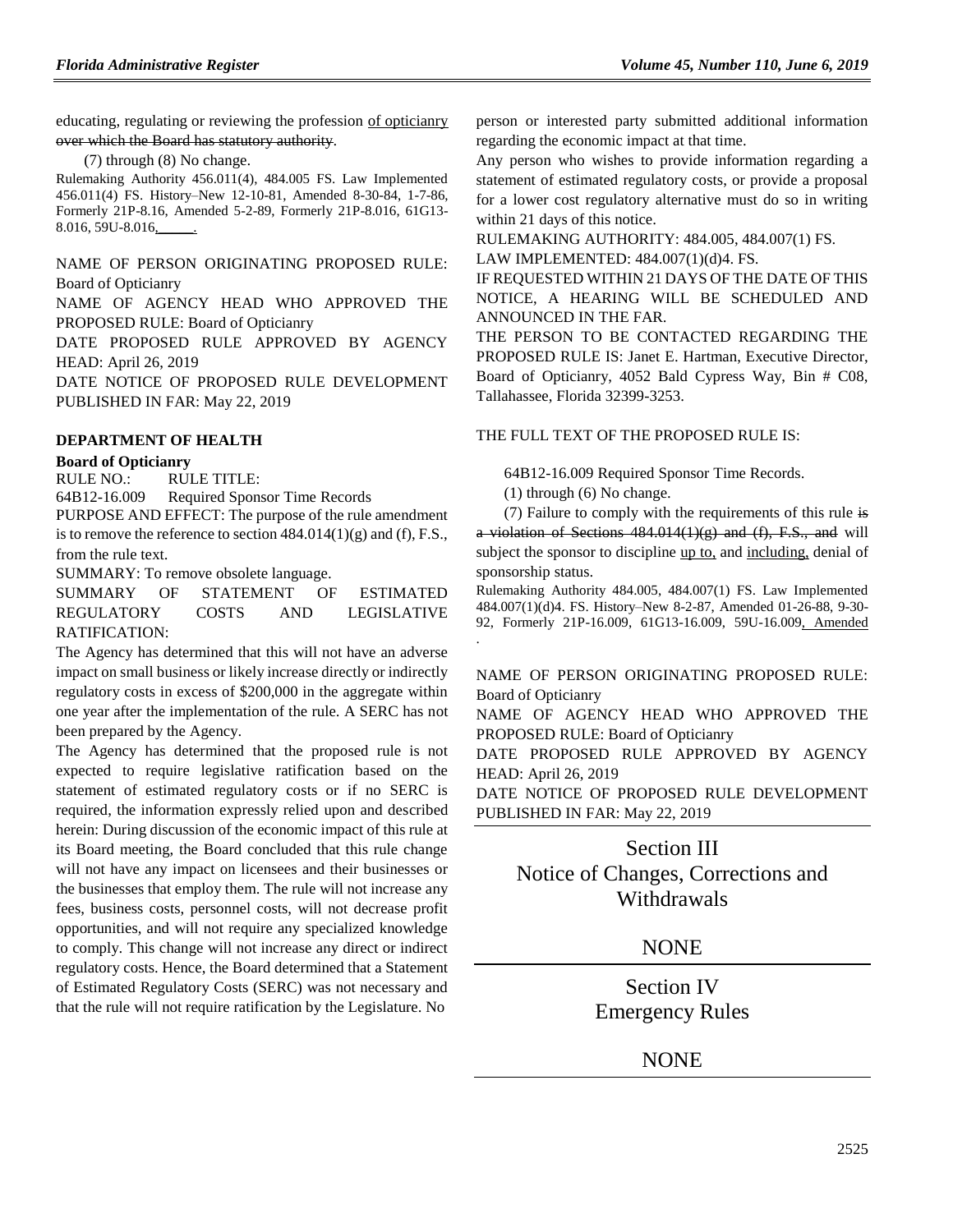# Section V Petitions and Dispositions Regarding Rule Variance or Waiver

## [DEPARTMENT OF ELDER AFFAIRS](https://www.flrules.org/gateway/department.asp?id=58)

[Federal Aging Programs](https://www.flrules.org/gateway/organization.asp?id=179)

RULE NO.: RULE TITLE:

[58A-5.036](https://www.flrules.org/gateway/ruleNo.asp?id=58A-5.036) Emergency Environmental Control for Assisted Living Facilities

NOTICE IS HEREBY GIVEN that on May 30, 2019, the Florida Department of Elder Affairs, received a petition for emergency waiver of Rule 58A-5.036, F.A.C., requiring an alternate energy source for emergency environmental control, from BROOKDALE BECKETT LAKE. Any interested person or other agency may submit written comments on the petition within 5 days after this notice to alfrulecomment@elderaffairs.org.

A copy of the Petition for Variance or Waiver may be obtained by contacting: Djanet Cannady at doeapublicrecords@elderaffairs.org, (850)414-2114, Office of the General Counsel, DOEA, 4040 Esplanade Way, Tallahassee, FL 32399.

## [DEPARTMENT OF ELDER AFFAIRS](https://www.flrules.org/gateway/department.asp?id=58)

[Federal Aging Programs](https://www.flrules.org/gateway/organization.asp?id=179)

RULE NO.: RULE TITLE:

[58A-5.036](https://www.flrules.org/gateway/ruleNo.asp?id=58A-5.036) Emergency Environmental Control for Assisted Living Facilities

NOTICE IS HEREBY GIVEN that on May 30, 2019, the Florida Department of Elder Affairs, received a petition for emergency waiver of Rule 58A-5.036, F.A.C., requiring an alternate energy source for emergency environmental control, from BROOKDALE DEER CREEK. Any interested person or other agency may submit written comments on the petition within 5 days after this notice to alfrulecomment@elderaffairs.org.

A copy of the Petition for Variance or Waiver may be obtained by contacting: Djanet Cannady at doeapublicrecords@elderaffairs.org, (850)414-2114, Office of the General Counsel, DOEA, 4040 Esplanade Way, Tallahassee, FL 32399.

## [DEPARTMENT OF ELDER AFFAIRS](https://www.flrules.org/gateway/department.asp?id=58)

[Federal Aging Programs](https://www.flrules.org/gateway/organization.asp?id=179)

RULE NO.: RULE TITLE:

[58A-5.036](https://www.flrules.org/gateway/ruleNo.asp?id=58A-5.036) Emergency Environmental Control for Assisted Living Facilities

NOTICE IS HEREBY GIVEN that on May 20, 2019, the Florida Department of Elder Affairs, received a petition for

temporary waiver of Rule 58A-5.036, F.A.C., requiring an alternate energy source for emergency environmental control, from OAKBRIDGE TERRACE ASSISTED LIVING AT INDIAN RIVER ESTATES. Any interested person or other agency may submit written comments on the petition within 14 days after this notice to alfrulecomment@elderaffairs.org.

A copy of the Petition for Variance or Waiver may be obtained by contacting: Djanet Cannady at doeapublicrecords@elderaffairs.org, (850)414-2114, Office of the General Counsel, DOEA, 4040 Esplanade Way, Tallahassee, FL 32399.

## [DEPARTMENT OF ELDER AFFAIRS](https://www.flrules.org/gateway/department.asp?id=58)

[Federal Aging Programs](https://www.flrules.org/gateway/organization.asp?id=179)

RULE NO.: RULE TITLE:

[58A-5.036](https://www.flrules.org/gateway/ruleNo.asp?id=58A-5.036) Emergency Environmental Control for Assisted Living Facilities

NOTICE IS HEREBY GIVEN that on May 20, 2019, the Florida Department of Elder Affairs, received a petition for temporary waiver of Rule 58A-5.036, F.A.C., requiring an alternate energy source for emergency environmental control, from BROOKDALE NORTHDALE. Any interested person or other agency may submit written comments on the petition within 14 days after this notice to alfrulecomment@elderaffairs.org.

A copy of the Petition for Variance or Waiver may be obtained by contacting: Djanet Cannady at doeapublicrecords@elderaffairs.org, (850)414-2114, Office of the General Counsel, DOEA, 4040 Esplanade Way, Tallahassee, FL 32399.

## [DEPARTMENT OF ELDER AFFAIRS](https://www.flrules.org/gateway/department.asp?id=58)

[Federal Aging Programs](https://www.flrules.org/gateway/organization.asp?id=179)

RULE NO.: RULE TITLE:

[58A-5.036](https://www.flrules.org/gateway/ruleNo.asp?id=58A-5.036) Emergency Environmental Control for Assisted Living Facilities

The Florida Department of Elder Affairs hereby gives notice: On 4/29/2019, the Department issued a Final Order granting Brookdale Senior Living Communities Inc. d/b/a Brookdale Gainesville Southwest, a temporary variance from Rule 58A-5.036, F.A.C., requiring an alternate energy source for emergency environmental control, as requested in its petition filed on 01/29/2019, and noticed in FAR Volume 45, Number 32. Petitioner demonstrated that its current temperature control measures are sufficient to ensure the health, safety, and comfort of its residents in the event of a loss of primary electrical power and that application of the Rule would create a substantial hardship and/or violate principles of fairness.

A copy of the Order or additional information may be obtained by contacting: Djanet Cannady at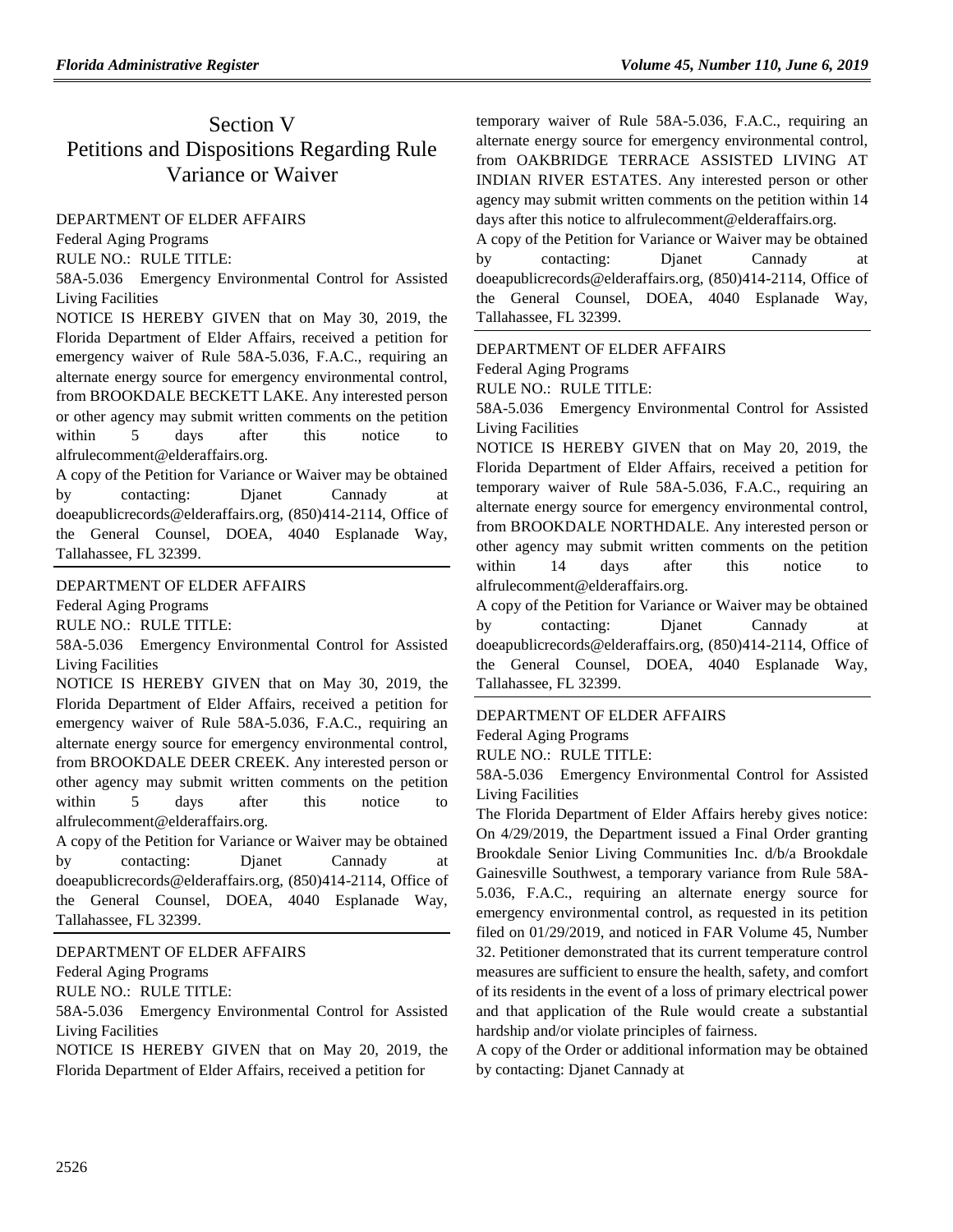doeapublicrecords@elderaffairs.org, (850)414-2114, Office of the General Counsel, DOEA, 4040 Esplanade Way, Tallahassee, FL 32399.

#### [DEPARTMENT OF ELDER AFFAIRS](https://www.flrules.org/gateway/department.asp?id=58)

[Federal Aging Programs](https://www.flrules.org/gateway/organization.asp?id=179)

RULE NO.: RULE TITLE:

[58A-5.036](https://www.flrules.org/gateway/ruleNo.asp?id=58A-5.036) Emergency Environmental Control for Assisted Living Facilities

The Florida Department of Elder Affairs hereby gives notice: On 4/26/2019, the Department issued a Final Order granting CCRC Freedom Pointe at The Villages, LLC, d/b/a Homewood of Freedom Pointe at The Villages, a temporary variance from Rule 58A-5.036, F.A.C., requiring an alternate energy source for emergency environmental control, as requested in its petition filed on 01/29/2019, and noticed in FAR Volume 45, Number 32. Petitioner demonstrated that its current temperature control measures are sufficient to ensure the health, safety, and comfort of its residents in the event of a loss of primary electrical power and that application of the Rule would create a substantial hardship and/or violate principles of fairness.

A copy of the Order or additional information may be obtained by contacting: Djanet Cannady at doeapublicrecords@elderaffairs.org, (850)414-2114, Office of the General Counsel, DOEA, 4040 Esplanade Way, Tallahassee, FL 32399.

#### [DEPARTMENT OF ELDER AFFAIRS](https://www.flrules.org/gateway/department.asp?id=58)

[Federal Aging Programs](https://www.flrules.org/gateway/organization.asp?id=179)

RULE NO.: RULE TITLE:

[58A-5.036](https://www.flrules.org/gateway/ruleNo.asp?id=58A-5.036) Emergency Environmental Control for Assisted Living Facilities

The Florida Department of Elder Affairs hereby gives notice: On 04/26/2019, the Department issued a Final Order granting CCRC OpCo – Sun City Center, LLC, d/b/a Homewood Residence at Freedom Plaza, a temporary variance from Rule 58A-5.036, F.A.C., requiring an alternate energy source for emergency environmental control, as requested in its petition filed on 01/29/2019, and noticed in FAR Volume 45, Number 32. Petitioner demonstrated that its current temperature control measures are sufficient to ensure the health, safety, and comfort of its residents in the event of a loss of primary electrical power and that application of the Rule would create a substantial hardship and/or violate principles of fairness.

A copy of the Order or additional information may be obtained by contacting: Djanet Cannady at doeapublicrecords@elderaffairs.org, (850)414-2114, Office of the General Counsel, DOEA, 4040 Esplanade Way, Tallahassee, FL 32399.

### [DEPARTMENT OF ELDER AFFAIRS](https://www.flrules.org/gateway/department.asp?id=58)

[Federal Aging Programs](https://www.flrules.org/gateway/organization.asp?id=179)

RULE NO.: RULE TITLE:

[58A-5.036](https://www.flrules.org/gateway/ruleNo.asp?id=58A-5.036) Emergency Environmental Control for Assisted Living Facilities

The Florida Department of Elder Affairs hereby gives notice: On 04/29/2019, the Department issued a Final Order granting AHC Southland-Melbourne d/b/a, Brookdale Eau Gallie, a temporary variance from Rule 58A-5.036, F.A.C., requiring an alternate energy source for emergency environmental control, as requested in its petition filed on 01/29/2019, and noticed in FAR Volume 45, Number 32. Petitioner demonstrated that its current temperature control measures are sufficient to ensure the health, safety, and comfort of its residents in the event of a loss of primary electrical power and that application of the Rule would create a substantial hardship and/or violate principles of fairness.

A copy of the Order or additional information may be obtained by contacting: Djanet Cannady at doeapublicrecords@elderaffairs.org, (850)414-2114, Office of the General Counsel, DOEA, 4040 Esplanade Way, Tallahassee, FL 32399.

[AGENCY FOR HEALTH CARE ADMINISTRATION](https://www.flrules.org/gateway/department.asp?id=59) [Health Facility and Agency Licensing](https://www.flrules.org/gateway/organization.asp?id=186) RULE NO.: RULE TITLE:

[59A-4.1265](https://www.flrules.org/gateway/ruleNo.asp?id=59A-4.1265) Emergency Environmental Control for Nursing Homes

NOTICE IS HEREBY GIVEN that on May 15, 2019, the Agency for Health Care Administration, received a petition for Variance from subsection 59A-4.1265(5), F. A. C., from NSpire Healthcare Lauderhill, seeking additional time beyond June 1, 2019, to implement the Detailed Nursing Home Emergency Power Plan. The petition was assigned case number 2019007849. Any interested person or other agency may submit written comments on the petition within 14 days after this notice by e-mailing LTCstaff@ahca.myflorida.com.

A copy of the Petition for Variance or Waiver may be obtained by contacting: Jacqueline Williams, Agency for Health Care Administration, 2727 Mahan Drive, Mail Stop #33, Tallahassee, Florida 32308 or e-mailing LTCstaff@ahca.myflorida.com.

[AGENCY FOR HEALTH CARE ADMINISTRATION](https://www.flrules.org/gateway/department.asp?id=59) [Health Facility and Agency Licensing](https://www.flrules.org/gateway/organization.asp?id=186)

RULE NO.: RULE TITLE:

[59A-4.1265](https://www.flrules.org/gateway/ruleNo.asp?id=59A-4.1265) Emergency Environmental Control for Nursing Homes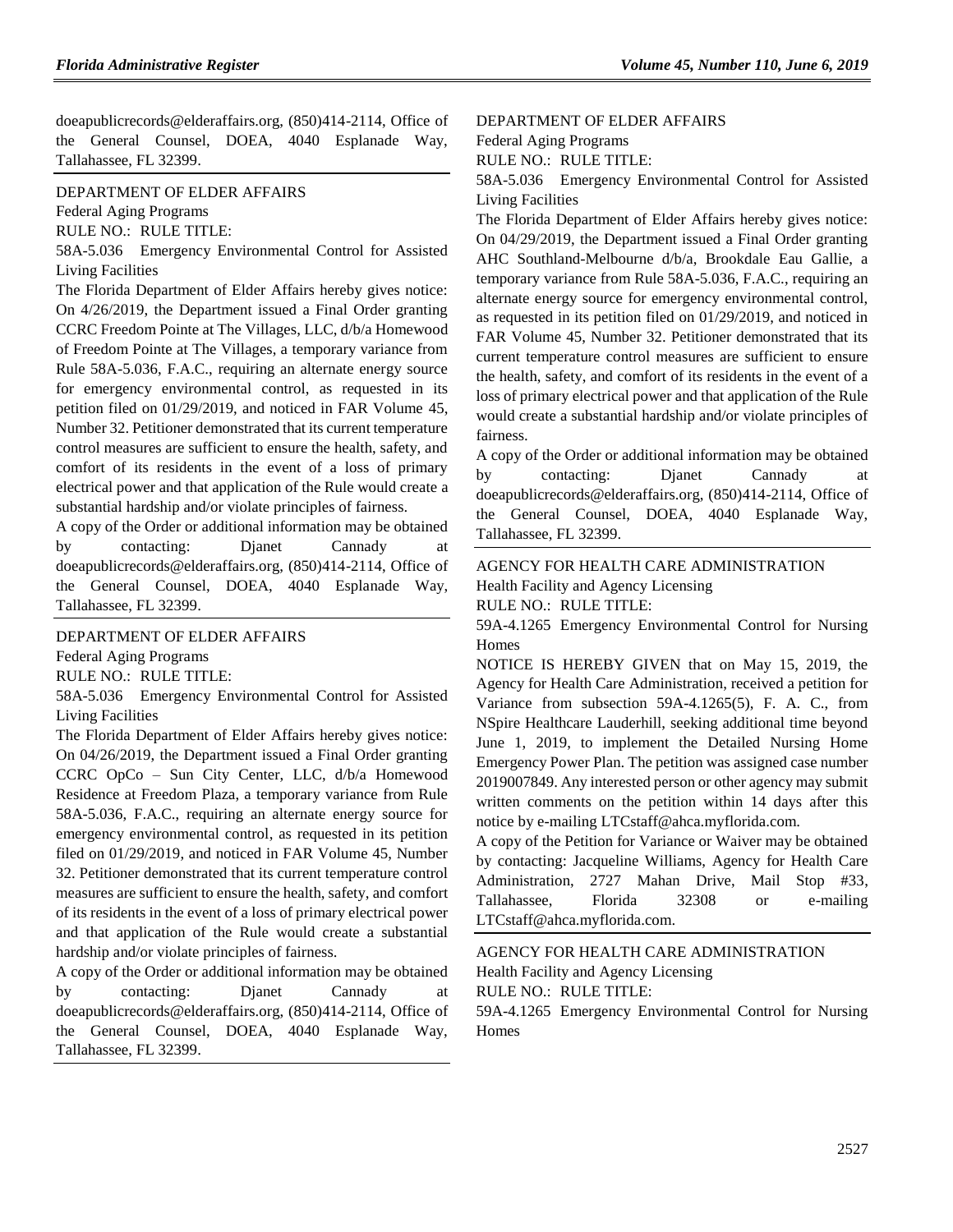NOTICE IS HEREBY GIVEN that on May 15, 2019, the Agency for Health Care Administration, received a petition for Variance from subsection 59A-4.1265(5), F. A. C., from NSpire Healthcare Miami Lakes, seeking additional time beyond June 1, 2019, to implement the Detailed Nursing Home Emergency Power Plan. The petition was assigned case number 2019007850. Any interested person or other agency may submit written comments on the petition within 14 days after this notice by e-mailing LTCstaff@ahca.myflorida.com.

A copy of the Petition for Variance or Waiver may be obtained by contacting: Jacqueline Williams, Agency for Health Care Administration, 2727 Mahan Drive, Mail Stop #33, Tallahassee, Florida 32308 or e-mailing LTCstaff@ahca.myflorida.com.

[AGENCY FOR HEALTH CARE ADMINISTRATION](https://www.flrules.org/gateway/department.asp?id=59)

[Health Facility and Agency Licensing](https://www.flrules.org/gateway/organization.asp?id=186)

RULE NO.: RULE TITLE:

[59A-4.1265](https://www.flrules.org/gateway/ruleNo.asp?id=59A-4.1265) Emergency Environmental Control for Nursing Homes

NOTICE IS HEREBY GIVEN that on May 15, 2019, the Agency for Health Care Administration, received a petition for Variance from subsection 59A-4.1265(5), F. A. C., from NSpire Healthcare Plantation, seeking additional time beyond June 1, 2019, to implement the Detailed Nursing Home Emergency Power Plan. The petition was assigned case number 2019007851. Any interested person or other agency may submit written comments on the petition within 14 days after this notice by e-mailing LTCstaff@ahca.myflorida.com.

A copy of the Petition for Variance or Waiver may be obtained by contacting: Jacqueline Williams, Agency for Health Care Administration, 2727 Mahan Drive, Mail Stop #33, Tallahassee, Florida 32308 or e-mailing LTCstaff@ahca.myflorida.com.

[AGENCY FOR HEALTH CARE ADMINISTRATION](https://www.flrules.org/gateway/department.asp?id=59) [Health Facility and Agency Licensing](https://www.flrules.org/gateway/organization.asp?id=186)

RULE NO.: RULE TITLE:

[59A-4.1265](https://www.flrules.org/gateway/ruleNo.asp?id=59A-4.1265) Emergency Environmental Control for Nursing Homes

NOTICE IS HEREBY GIVEN that on May 15, 2019, the Agency for Health Care Administration, received a petition for Variance from subsection 59A-4.1265(5), F. A. C., from NSpire Healthcare Tamarac, seeking additional time beyond June 1, 2019, to implement the Detailed Nursing Home Emergency Power Plan. The petition was assigned case number 2019007852. Any interested person or other agency may submit written comments on the petition within 14 days after this notice by e-mailing LTCstaff@ahca.myflorida.com.

A copy of the Petition for Variance or Waiver may be obtained by contacting: Jacqueline Williams, Agency for Health Care Administration, 2727 Mahan Drive, Mail Stop #33, Tallahassee, Florida 32308 or e-mailing LTCstaff@ahca.myflorida.com.

[AGENCY FOR HEALTH CARE ADMINISTRATION](https://www.flrules.org/gateway/department.asp?id=59) [Health Facility and Agency Licensing](https://www.flrules.org/gateway/organization.asp?id=186) RULE NO.: RULE TITLE:

[59A-4.1265](https://www.flrules.org/gateway/ruleNo.asp?id=59A-4.1265) Emergency Environmental Control for Nursing Homes

NOTICE IS HEREBY GIVEN that on May 15, 2019, the Agency for Health Care Administration, received a petition for Variance from subsection 59A-4.1265(5), F. A. C., from Solaris HealthCare Bayonet Point, LLC, seeking additional time beyond June 1, 2019, to implement the Detailed Nursing Home Emergency Power Plan. The petition was assigned case number 2019007853. Any interested person or other agency may submit written comments on the petition within 14 days after this notice by e-mailing LTCstaff@ahca.myflorida.com.

A copy of the Petition for Variance or Waiver may be obtained by contacting: Jacqueline Williams, Agency for Health Care Administration, 2727 Mahan Drive, Mail Stop #33, Tallahassee, Florida 32308 or e-mailing LTCstaff@ahca.myflorida.com.

[AGENCY FOR HEALTH CARE ADMINISTRATION](https://www.flrules.org/gateway/department.asp?id=59) [Health Facility and Agency Licensing](https://www.flrules.org/gateway/organization.asp?id=186)

RULE NO.: RULE TITLE:

[59A-4.1265](https://www.flrules.org/gateway/ruleNo.asp?id=59A-4.1265) Emergency Environmental Control for Nursing Homes

NOTICE IS HEREBY GIVEN that on May 15, 2019, the Agency for Health Care Administration, received a petition for Variance from subsection 59A-4.1265(5), F. A. C., from The Commons at Orlando Lutheran Towers, seeking additional time beyond June 1, 2019, to implement the Detailed Nursing Home Emergency Power Plan. The petition was assigned case number 2019007854. Any interested person or other agency may submit written comments on the petition within 14 days after this notice by e-mailing LTCstaff@ahca.myflorida.com.

A copy of the Petition for Variance or Waiver may be obtained by contacting: Jacqueline Williams, Agency for Health Care Administration, 2727 Mahan Drive, Mail Stop #33, Tallahassee, Florida 32308 or e-mailing LTCstaff@ahca.myflorida.com.

[AGENCY FOR HEALTH CARE ADMINISTRATION](https://www.flrules.org/gateway/department.asp?id=59) [Health Facility and Agency Licensing](https://www.flrules.org/gateway/organization.asp?id=186) RULE NO.: RULE TITLE: [59A-4.1265](https://www.flrules.org/gateway/ruleNo.asp?id=59A-4.1265) Emergency Environmental Control for Nursing

**Homes**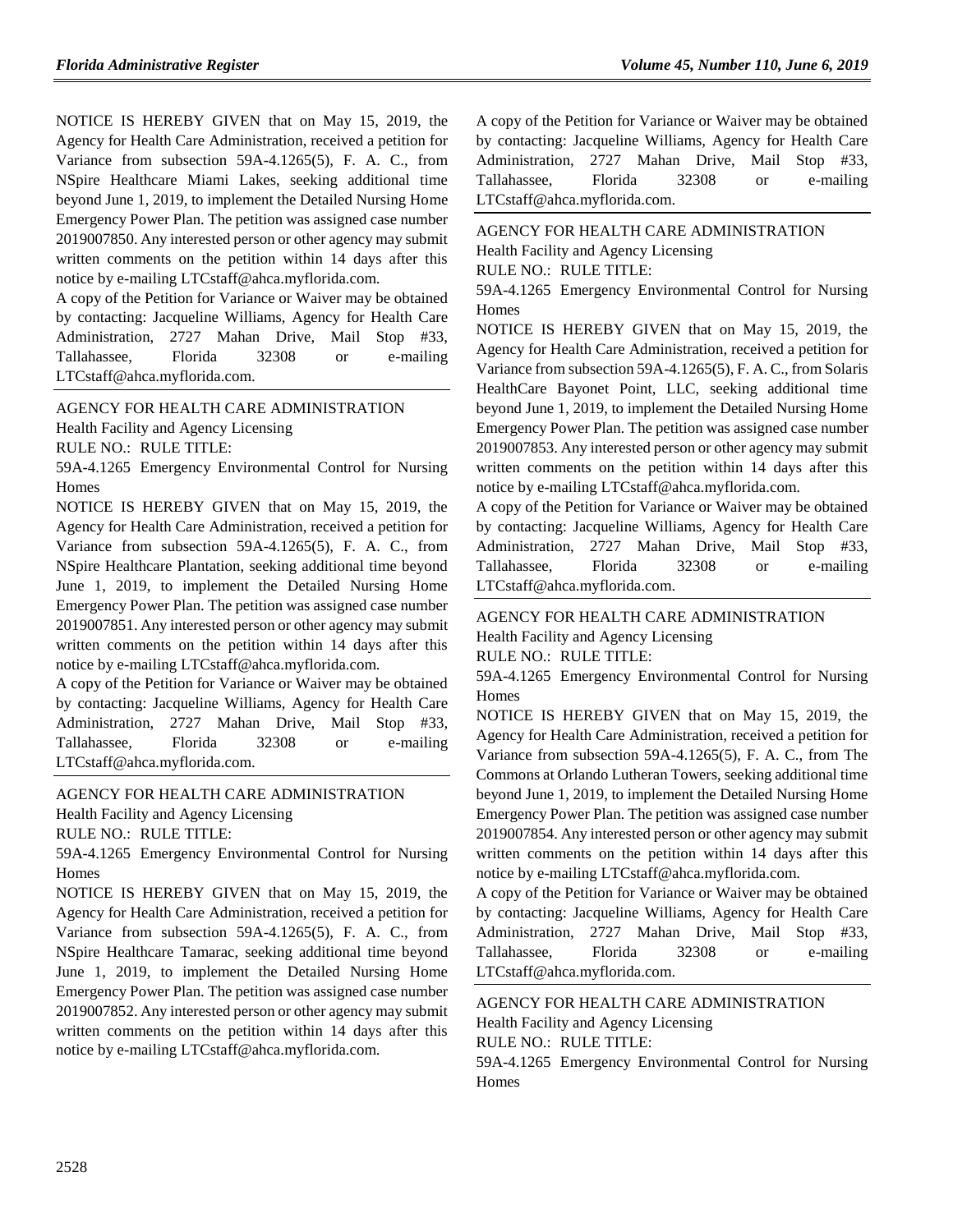NOTICE IS HEREBY GIVEN that on May 15, 2019, the Agency for Health Care Administration, received a petition for Variance from subsection 59A-4.1265(5), F. A. C., from Abbey Delray, seeking additional time beyond June 1, 2019, to implement the Detailed Nursing Home Emergency Power Plan. The petition was assigned case number 2019007861. Any interested person, or other agency may submit written comments on the petition within 14 days after this notice by emailing LTCstaff@ahca.myflorida.com.

A copy of the Petition for Variance or Waiver may be obtained by contacting: Jacqueline Williams, Agency for Health Care Administration, 2727 Mahan Drive, Mail Stop #33, Tallahassee, Florida 32308 or e-mailing LTCstaff@ahca.myflorida.com.

#### [DEPARTMENT OF ENVIRONMENTAL PROTECTION](https://www.flrules.org/gateway/department.asp?id=62)

[Office of the Secretary](https://www.flrules.org/gateway/organization.asp?id=294)

RULE NO.: RULE TITLE:

[62S-2.072](https://www.flrules.org/gateway/ruleNo.asp?id=62S-2.072) Application Requirements and Processing

The Florida Department of Environmental Protection hereby gives notice: that an Order was issued on May 31, 2019, granting Polk County, Florida's petition for a waiver. The petition was received on March 11, 2019, and notice of receipt of the petition was published in the Florida Administrative Register on March 21, 2019. The petition requested a waiver from paragraph 62S-2.072(2)(d), F.A.C., which limits recipients of grant funds under the Recreational Trails Program to two incomplete projects. This matter was assigned OGC Case No. 19-0201. No public comments were received. The Order granted the petition to waive paragraph 62S-2.072(2)(d), F.A.C., based on a showing that the petitioner demonstrated that the purpose of the underlying statute has been achieved by other means and that application of the rule would cause substantial economic hardship.

A copy of the Order or additional information may be obtained by contacting: Lauren Cruz, telephone (850)245-2686, e-mail Lauren.Cruz@dep.state.fl.us; Florida Department of Environmental Protection, 3800 Commonwealth Boulevard, MS 535, Tallahassee, Florida 32399-3000; during normal business hours, 8:00 a.m. – 5:00 p.m., Monday through Friday, except legal holidays.

#### [DEPARTMENT OF HEALTH](https://www.flrules.org/gateway/department.asp?id=64)

[Board of Acupuncture](https://www.flrules.org/gateway/organization.asp?id=300)

RULE NO.: RULE TITLE:

[64B1-4.001](https://www.flrules.org/gateway/ruleNo.asp?id=64B1-4.001) Acupuncture Program Requirements

NOTICE IS HEREBY GIVEN that on May 31, 2019, the Board of Acupuncture, received a petition for variance and waiver filed by Mariana Beckman. Petitioner request a waiver from subsection 64B1-4.001(4), F.A.C., regarding the requirement that all applicants must have 60 hours study in injection as listed. Comments on this petition should be filed with the Board of Acupuncture, Kama Monroe, JD, Executive Director, 4052 Bald Cypress Way, Bin #C06, Tallahassee, FL 32399-3257, within 14 days of publication of this notice.

A copy of the Petition for Variance or Waiver may be obtained by contacting: Kama Monroe, JD, Executive Director, Board of Acupuncture, at the above address or telephone: (850)488- 0595.

# Section VI Notice of Meetings, Workshops and Public **Hearings**

#### [DEPARTMENT OF STATE](https://www.flrules.org/gateway/department.asp?id=1000)

The Department of State announces a public meeting to which all persons are invited.

DATE AND TIME: June 26, 2019, 9:30 a.m. – 4:30 p.m. Eastern

PLACE: Downtown Central Library, Manatee County Public Library System, 1301 Barcarrota Boulevard West, Bradenton, FL. To participate by conference call, dial 1(888)585-9008 and when prompted, enter passcode 189-557-040, followed by the # key.

GENERAL SUBJECT MATTER TO BE CONSIDERED: The Board of Directors of the Friends of the State Library and Archives of Florida Inc. will meet to discuss long-range planning for the organization and approve the 2019-20 budget and annual report.

A copy of the agenda may be obtained by contacting: Lindsey Harrington with the Division of Library and Information Services at [lindsey.harrington@dos.myflorida.com](file:///C:/Users/clbrown/AppData/Local/Microsoft/Windows/INetCache/IE/V2BW2JQ7/lindsey.harrington@dos.myflorida.com) (850)245-6614.

Pursuant to the provisions of the Americans with Disabilities Act, any person requiring special accommodations to participate in this workshop/meeting is asked to advise the agency at least five (5) days before the workshop/meeting by contacting: Lindsey Harrington at (850)245-6614 or [lindsey.harrington@dos.myflorida.com.](file:///C:/Users/clbrown/AppData/Local/Microsoft/Windows/INetCache/IE/V2BW2JQ7/lindsey.harrington@dos.myflorida.com) If you are hearing or speech impaired, please contact the agency using the Florida Relay Service, 1(800)955-8771 (TDD) or 1(800)955-8770 (Voice).

For the procedure on making a public comment during the meeting, please refer to the [Division's Public Comment Policy.](http://dos.myflorida.com/library-archives/meetings-and-notices/public-comment-policy/) For more information, you may contact: Lindsey Harrington with the Division of Library and Information Services at [lindsey.harrington@dos.myflorida.com](mailto:lindsey.harrington@dos.myflorida.com) or (850)245-6614.

#### [DEPARTMENT OF TRANSPORTATION](https://www.flrules.org/gateway/department.asp?id=14)

[Florida Seaport Transportation and Economic Development](https://www.flrules.org/gateway/organization.asp?id=39)  [Council](https://www.flrules.org/gateway/organization.asp?id=39)

The Florida Ports Financing Commission announces a telephone conference call to which all persons are invited.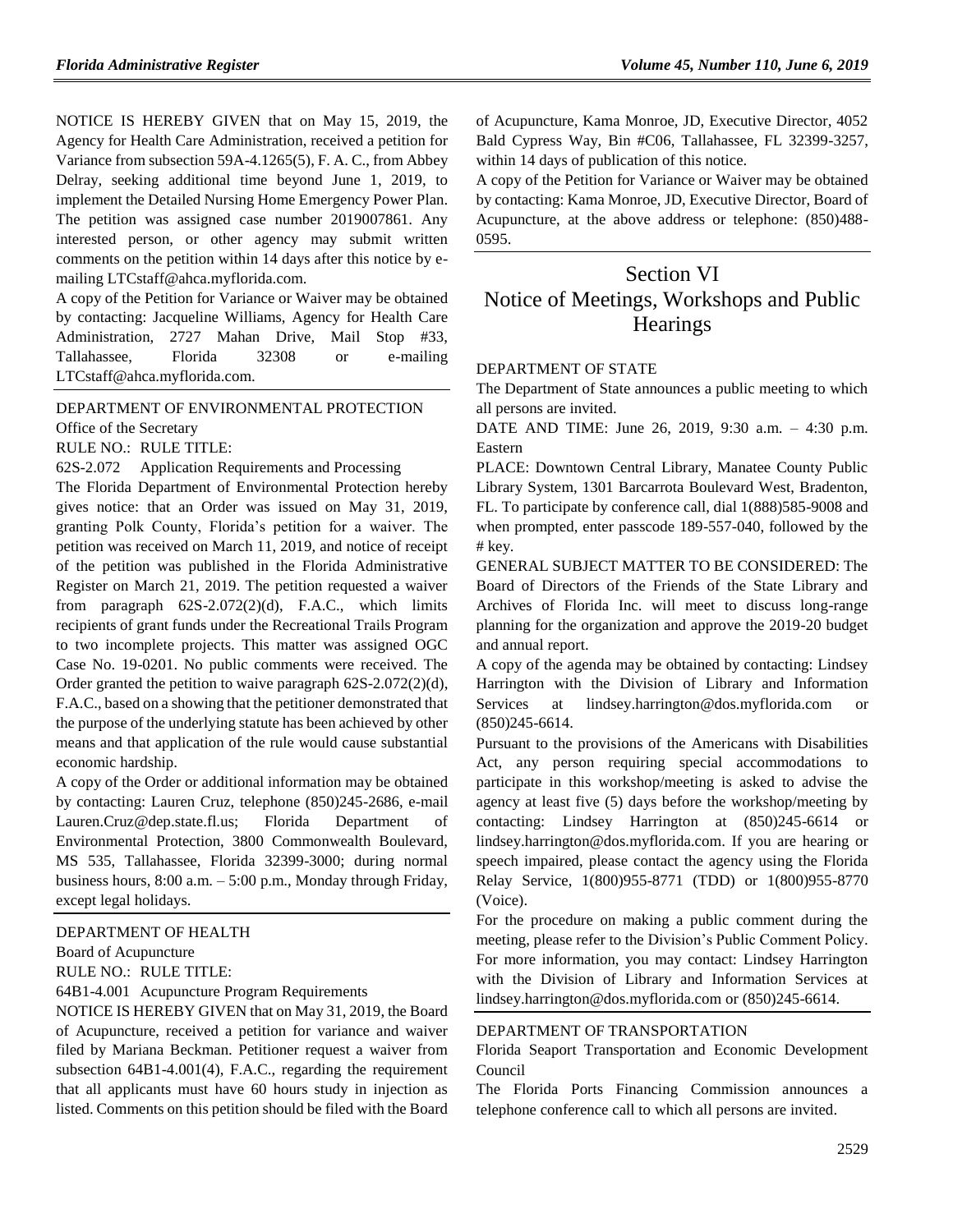DATE AND TIME: Thursday, June 27, 2019, 10:00 a.m.

PLACE: Call-in number: (605)475-2874, Access Code: 9348585#

GENERAL SUBJECT MATTER TO BE CONSIDERED: General business

A copy of the agenda may be obtained by contacting: Casey Grigsby in the Florida Ports Council offices at (850\_93481565)222-8028 or by email at casey.grigsby@flaports.org.

Pursuant to the provisions of the Americans with Disabilities Act, any person requiring special accommodations to participate in this workshop/meeting is asked to advise the agency at least 48 hours before the workshop/meeting by contacting: Casey Grigsby in the Florida Ports Council offices at (850\_93481565)222-8028 or by email at casey.grigsby@flaports.org. If you are hearing or speech impaired, please contact the agency using the Florida Relay Service, 1(800)955-8771 (TDD) or 1(800)955-8770 (Voice).

If any person decides to appeal any decision made by the Board with respect to any matter considered at this meeting or hearing, he/she will need to ensure that a verbatim record of the proceeding is made, which record includes the testimony and evidence from which the appeal is to be issued.

For more information, you may contact: Casey Grigsby in the Florida Ports Council offices at (850\_93481565)222-8028 or by email at casey.grigsby@flaports.org.

## [STATE BOARD OF ADMINISTRATION](https://www.flrules.org/gateway/department.asp?id=19)

The State Board of Administration announces a public meeting to which all persons are invited.

DATE AND TIME: Tuesday, June 18, 2019, 1:00 p.m. until completion of agenda

PLACE: The Hermitage Centre, Hermitage Room, 1801 Hermitage Boulevard, Tallahassee, Florida 32308; attendees should check in at reception desk, on-site parking available.

GENERAL SUBJECT MATTER TO BE CONSIDERED: Regularly scheduled quarterly meeting of the Investment Advisory Council. The IAC is a nine-member advisory council, which reviews the investments made by the staff of the State Board of Administration and makes recommendations to the board regarding investment policy, strategy, and procedures. The IAC operates under Section 215.444 of the Florida Statutes. A copy of the agenda may be obtained by contacting: Pam Noda, State Board of Administration, (850)413-1381 or pam.noda@sbafla.com.

Pursuant to the provisions of the Americans with Disabilities Act, any person requiring special accommodations to participate in this workshop/meeting is asked to advise the

agency at least 5 days before the workshop/meeting by contacting: Eddie McEwen, (850)413-1104, eddie.mcewen@sbafla.com. If you are hearing or speech impaired, please contact the agency using the Florida Relay Service, 1(800)955-8771 (TDD) or 1(800)955-8770 (Voice). For more information, you may contact: Pam Noda, State Board of Administration, (850)413-1381 or pam.noda@sbafla.com.

## [STATE BOARD OF ADMINISTRATION](https://www.flrules.org/gateway/department.asp?id=19)

### [Florida Prepaid College Board](https://www.flrules.org/gateway/organization.asp?id=47)

The Florida Prepaid College Board announces a public meeting to which all persons are invited.

DATE AND TIME: Wednesday, June 19, 2019, 2:00 p.m. ET

PLACE: The Hermitage Centre, 1801 Hermitage Blvd., Tallahassee, Florida, 32308

GENERAL SUBJECT MATTER TO BE CONSIDERED: The Negotiation Team will recommend contract award for Invitation to Negotiate, ITN 19-03, Commingled Investment Product Services for the Stanley G. Tate Florida Prepaid College Program, Florida 529 Savings Plan, the Florida ABLE Program and the Florida Prepaid College Foundation.

A copy of the agenda may be obtained by contacting: The Florida Prepaid College Board, ITN Administrator by email at ITNinfo.Prepaid@MyFloridaPrepaid.com.

Pursuant to the provisions of the Americans with Disabilities Act, any person requiring special accommodations to participate in this workshop/meeting is asked to advise the agency at least 3 days before the workshop/meeting by contacting: the ITN Administrator at the e-mail address provided above. If you are hearing or speech impaired, please contact the agency using the Florida Relay Service, 1(800)955- 8771 (TDD) or 1(800)955-8770 (Voice).

## [STATE BOARD OF ADMINISTRATION](https://www.flrules.org/gateway/department.asp?id=19)

[Florida Prepaid College Board](https://www.flrules.org/gateway/organization.asp?id=47)

The Florida Prepaid College Board announces a public meeting to which all persons are invited.

DATE AND TIME: Wednesday, June 12, 2019, 2:00 p.m. ET

PLACE: The Hermitage Centre, 1801 Hermitage Blvd., Tallahassee, Florida, 32308

GENERAL SUBJECT MATTER TO BE CONSIDERED: To validate the Evaluators' recommendation to move forward to the Negotiation Phase for each responsive reply to Invitation to Negotiate, ITN 19-03, Commingled Investment Product Services for the Stanley G. Tate Florida Prepaid College Program, Florida 529 Savings Plan, the Florida ABLE Program and the Florida Prepaid College Foundation.

A copy of the agenda may be obtained by contacting: The Florida Prepaid College Board, ITN Administrator by email at ITNinfo.Prepaid@MyFloridaPrepaid.com.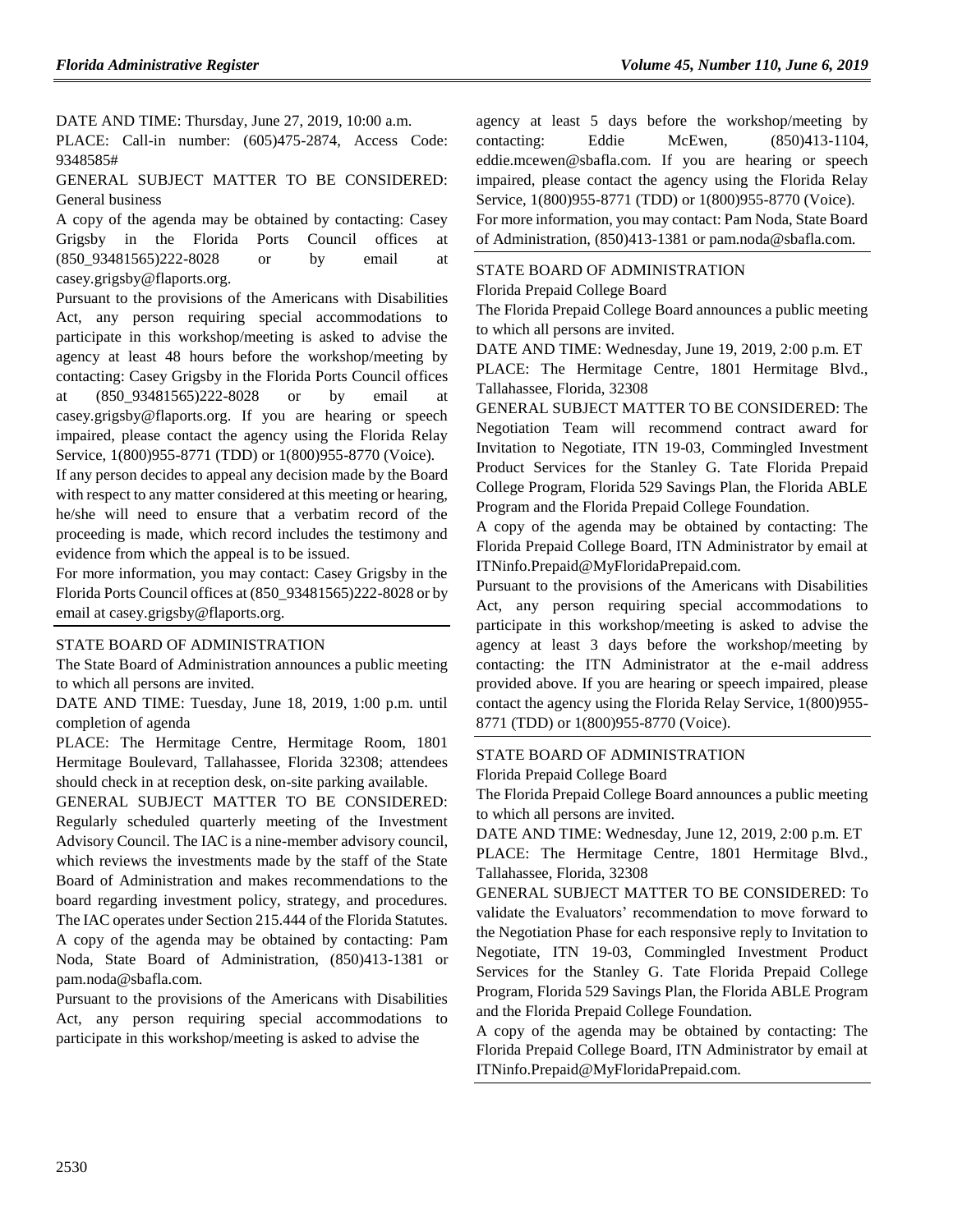## [WATER MANAGEMENT DISTRICTS](https://www.flrules.org/gateway/department.asp?id=40)

[Southwest Florida Water Management District](https://www.flrules.org/gateway/organization.asp?id=123)

The Southwest Florida Water Management District (SWFWMD) announces a public meeting to which all persons are invited.

DATE AND TIME: Tuesday, June 25, 2019, 9:00 a.m.

PLACE: Tampa Bay Water, 2575 Enterprise Road, Clearwater, FL 33844

GENERAL SUBJECT MATTER TO BE CONSIDERED: Governing Board Meeting, Committee Meetings and Public Hearing: Consider SWFWMD business. All or part of this meeting may be conducted by means of communications media technology to permit maximum participation of Governing Board members.

A copy of the agenda may be obtained by contacting: WaterMatters.org – Boards, Meetings & Event Calendar;1(800)423-1476 (FL only) or (352)796-7211.

Pursuant to the provisions of the Americans with Disabilities Act, any person requiring special accommodations to participate in this workshop/meeting is asked to advise the agency at least 5 days before the workshop/meeting by contacting: SWFWMD Human Resources Office Chief at 1(800)423-1476 (FL only) or (352)796-7211, x4703; TDD (FL only) 1(800)231-6103; or email to ADACoordinator@swfwmd.state.fl.us. If you are hearing or speech impaired, please contact the agency using the Florida Relay Service, 1(800)955-8771 (TDD) or 1(800)955-8770 (Voice).

If any person decides to appeal any decision made by the Board with respect to any matter considered at this meeting or hearing, he/she will need to ensure that a verbatim record of the proceeding is made, which record includes the testimony and evidence from which the appeal is to be issued.

For more information, you may contact: Lori.Manuel@watermatters.org; 1(800)423-1476 (FL only) or (352)796-7211, x4606 (Ad Order EXE0682).

## [DEPARTMENT OF THE LOTTERY](https://www.flrules.org/gateway/department.asp?id=53)

The Department of the Lottery announces a public meeting to which all persons are invited.

DATE AND TIME: Tuesday, June 18, 2019, 3:30 p.m. Eastern Time

PLACE: Florida Lottery Headquarters, 250 Marriott Drive, Tallahassee, Florida 32301

GENERAL SUBJECT MATTER TO BE CONSIDERED: The Florida Lottery will open Replies received in response to Invitation to Negotiate: Banking Services and Related Commodities and Services (Project Number 032-18/19) and will read aloud the names of the submitting Vendors.

For more information, please visit the Vendor Bid System (VBS) at: http://www.myflorida.com/apps/vbs/vbs\_www.main\_menu. A copy of the agenda may be obtained by contacting: Audrey Gregory at (850)487-7710 or by going to the Department of the Lottery's website[, www.flalottery.com.](http://www.flalottery.com/)

Any person requiring a special accommodation because of a disability at this public meeting should contact the individual identified above at (850)487-7710 (voice), or through the Florida Relay Service at 1(800)955-8771 (TDD) or 1(800)955- 8770 (voice), at least 24 hours prior to the meeting.

## [DEPARTMENT OF BUSINESS AND PROFESSIONAL](https://www.flrules.org/gateway/department.asp?id=61)  [REGULATION](https://www.flrules.org/gateway/department.asp?id=61)

[Board of Pilot Commissioners](https://www.flrules.org/gateway/organization.asp?id=266)

The Board of Pilot Commissioners Deputy Pilot Advancement Committee announces a telephone conference call to which all persons are invited.

DATE AND TIME: June 24, 2019, 9:00 a.m. ET

PLACE: 1(888)585-9008, participant passcode: 491089625 GENERAL SUBJECT MATTER TO BE CONSIDERED: Deputy Pilot Advancements.

A copy of the agenda may be obtained by contacting: Board of Pilot Commissioners, 2601 Blair Stone Rd., Tallahassee, FL 32399, (850)717-1982.

Pursuant to the provisions of the Americans with Disabilities Act, any person requiring special accommodations to participate in this workshop/meeting is asked to advise the agency at least 7 days before the workshop/meeting by contacting: Board of Pilot Commissioners, 2601 Blair Stone Rd., Tallahassee, FL 32399, (850)717-1982. If you are hearing or speech impaired, please contact the agency using the Florida Relay Service, 1(800)955-8771 (TDD) or 1(800)955-8770 (Voice).

If any person decides to appeal any decision made by the Board with respect to any matter considered at this meeting or hearing, he/she will need to ensure that a verbatim record of the proceeding is made, which record includes the testimony and evidence from which the appeal is to be issued.

For more information, you may contact: Board of Pilot Commissioners, 2601 Blair Stone Rd., Tallahassee, FL 32399, (850)717-1982.

## [DEPARTMENT OF BUSINESS AND PROFESSIONAL](https://www.flrules.org/gateway/department.asp?id=61)  [REGULATION](https://www.flrules.org/gateway/department.asp?id=61)

[Board of Pilot Commissioners](https://www.flrules.org/gateway/organization.asp?id=266)

The Board of Pilot Commissioners announces a telephone conference call to which all persons are invited.

DATE AND TIME: June 21, 2019, 10:00 a.m. ET

PLACE: 1(888)585-9008, participant passcode: 491089625

GENERAL SUBJECT MATTER TO BE CONSIDERED: General Board Business.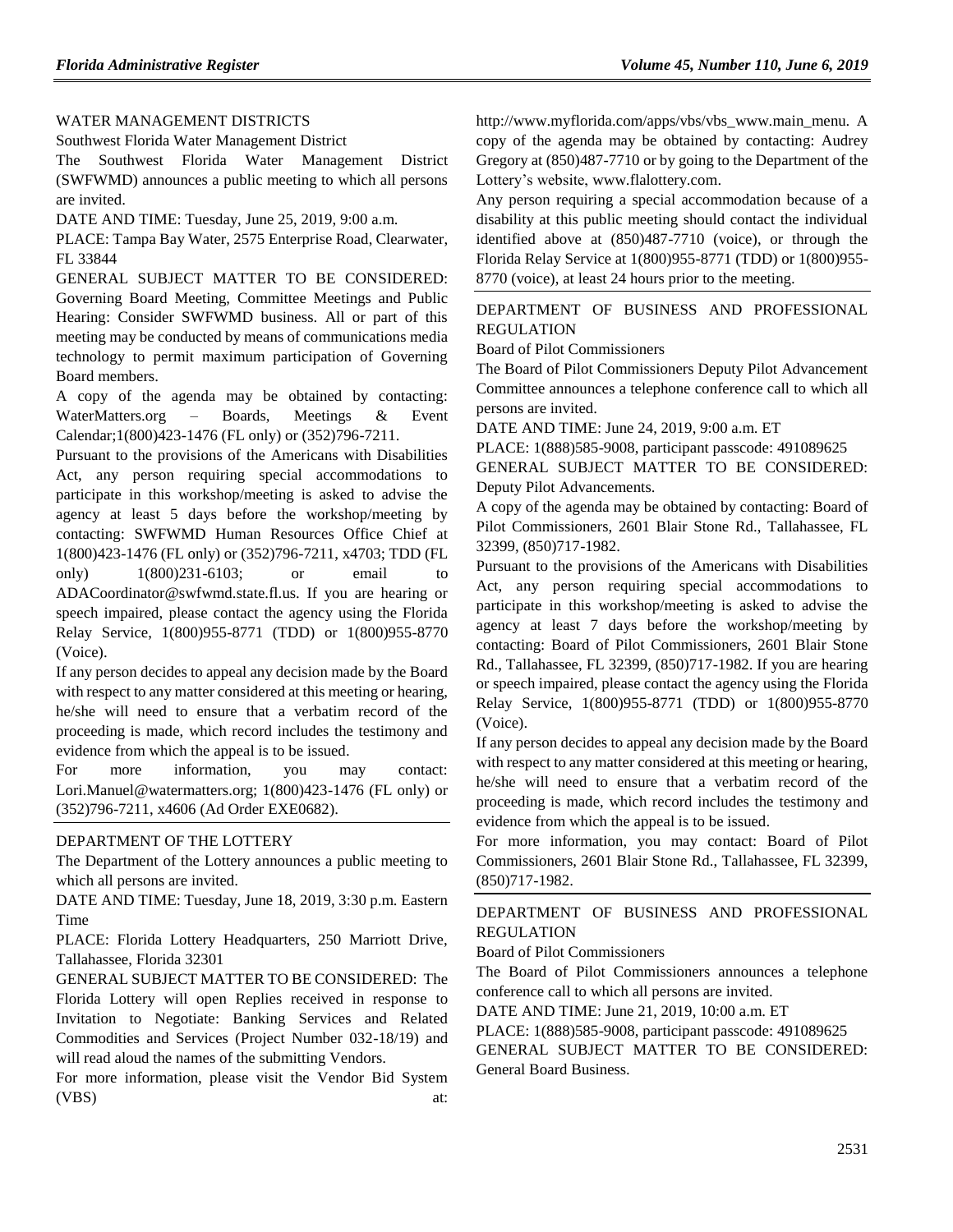A copy of the agenda may be obtained by contacting: Board of Pilot Commissioners, 2601 Blair Stone Rd., Tallahassee, FL 32399, (850)717-1982.

Pursuant to the provisions of the Americans with Disabilities Act, any person requiring special accommodations to participate in this workshop/meeting is asked to advise the agency at least 7 days before the workshop/meeting by contacting: Board of Pilot Commissioners, 2601 Blair Stone Rd., Tallahassee, FL 32399, (850)717-1982. If you are hearing or speech impaired, please contact the agency using the Florida Relay Service, 1(800)955-8771 (TDD) or 1(800)955-8770 (Voice).

If any person decides to appeal any decision made by the Board with respect to any matter considered at this meeting or hearing, he/she will need to ensure that a verbatim record of the proceeding is made, which record includes the testimony and evidence from which the appeal is to be issued.

For more information, you may contact: Board of Pilot Commissioners, 2601 Blair Stone Rd., Tallahassee, FL 32399, (850)717-1982.

[DEPARTMENT OF BUSINESS AND PROFESSIONAL](https://www.flrules.org/gateway/department.asp?id=61)  [REGULATION](https://www.flrules.org/gateway/department.asp?id=61)

[Florida Building Commission](https://www.flrules.org/gateway/organization.asp?id=1071)

RULE NO.: RULE TITLE:

[61G20-1.001F](https://www.flrules.org/gateway/ruleNo.asp?id=61G20-1.001)lorida Building Code Adopted

The Florida Building Commission, Mechanical Technical Advisory Committee, announces a workshop to which all persons are invited.

DATE AND TIME: July 11, 2019, 10:00 a.m.

PLACE: Meetings to be conducted using communications media technology, specifically teleconference and webinar: Join the meeting at https://global.gotomeeting.com/join/311912437. Join the conference call: United States (toll-free): 1(877)309-2073; Meeting ID / Access Code: 311-912-437; public point of access 2601 Blair Stone Road, Tallahassee, Florida.

GENERAL SUBJECT MATTER TO BE CONSIDERED: To review and accept public comments received regarding the TAC's actions on proposed code modifications for the 7th Edition (2020) of the Florida Building Code.

A copy of the agenda may be obtained by contacting: Norman Bellamy, as set forth below or on the Commission website.

Pursuant to the provisions of the Americans with Disabilities Act, any person requiring special accommodations to participate in this workshop/meeting is asked to advise the agency at least 7 days before the workshop/meeting by contacting: Barbara Bryant, Building Codes and Standards Office, Division of Professions, Department of Business and Professional Regulation, 2601 Blair Stone Road, Tallahassee, Florida 32399-0772, (850)487-1824 or fax: (850)414-8436. If you are hearing or speech impaired, please contact the agency using the Florida Relay Service, 1(800)955-8771 (TDD) or 1(800)955-8770 (Voice).

If any person decides to appeal any decision made by the Board with respect to any matter considered at this meeting or hearing, he/she will need to ensure that a verbatim record of the proceeding is made, which record includes the testimony and evidence from which the appeal is to be issued.

For more information, you may contact: Norman Bellamy, Building Codes and Standards Office, Division of Professions, Department of Business and Professional Regulation, 2601 Blair Stone Road, Tallahassee, Florida 32399-0772, or call (850)487-1827 or by accessing the Commission website: https://floridabuilding.org/c/default.aspx.

[DEPARTMENT OF BUSINESS AND PROFESSIONAL](https://www.flrules.org/gateway/department.asp?id=61)  [REGULATION](https://www.flrules.org/gateway/department.asp?id=61)

[Florida Building Commission](https://www.flrules.org/gateway/organization.asp?id=1071)

RULE NO.: RULE TITLE:

[61G20-1.001F](https://www.flrules.org/gateway/ruleNo.asp?id=61G20-1.001)lorida Building Code Adopted

The Florida Building Commission, Electrical Technical Advisory Committee, announces a workshop to which all persons are invited.

DATE AND TIME: July 11, 2019, 1:00 p.m.

PLACE: Meetings to be conducted using communications media technology, specifically teleconference and webinar: Join the meeting at https://global.gotomeeting.com/join/914631677 . Join the conference call: United States (toll-free): 1(877)309-2073; Meeting ID / Access Code: 914-631-677; public point of access 2601 Blair Stone Road, Tallahassee, Florida.

GENERAL SUBJECT MATTER TO BE CONSIDERED: To review and accept public comments received regarding the TAC's actions on proposed code modifications for the 7th Edition (2020) of the Florida Building Code.

A copy of the agenda may be obtained by contacting: Joe Bigelow, as set forth below or on the Commission website.

Pursuant to the provisions of the Americans with Disabilities Act, any person requiring special accommodations to participate in this workshop/meeting is asked to advise the agency at least 7 days before the workshop/meeting by contacting: Barbara Bryant, Building Codes and Standards Office, Division of Professions, Department of Business and Professional Regulation, 2601 Blair Stone Road, Tallahassee, Florida 32399-0772, (850)487-1824 or fax: (850)414-8436. If you are hearing or speech impaired, please contact the agency using the Florida Relay Service, 1(800)955-8771 (TDD) or 1(800)955-8770 (Voice).

If any person decides to appeal any decision made by the Board with respect to any matter considered at this meeting or hearing, he/she will need to ensure that a verbatim record of the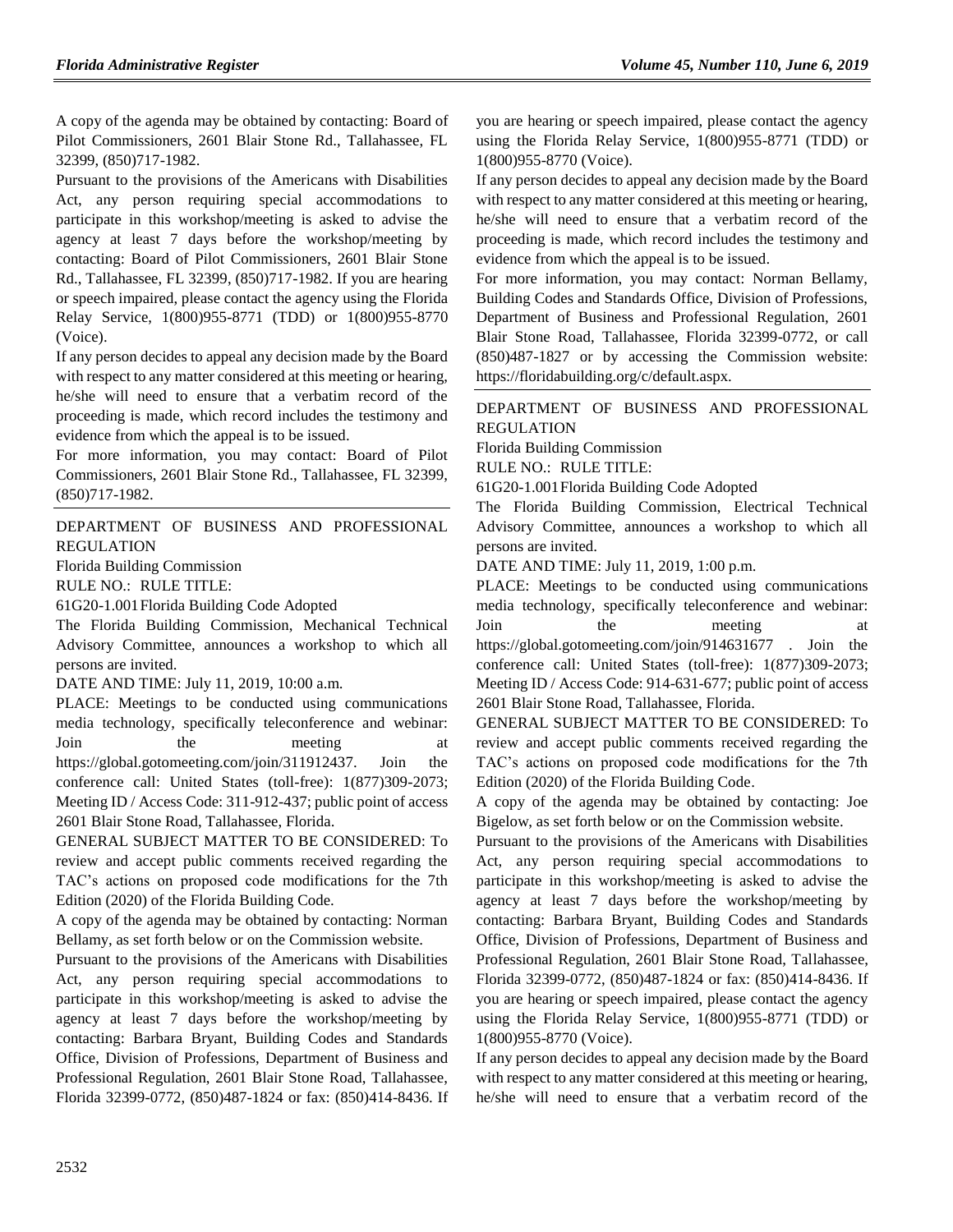proceeding is made, which record includes the testimony and evidence from which the appeal is to be issued.

For more information, you may contact: Joe Bigelow, Building Codes and Standards Office, Division of Professions, Department of Business and Professional Regulation, 2601 Blair Stone Road, Tallahassee, Florida 32399-0772, or call (850)487-1827 or by accessing the Commission website: https://floridabuilding.org/c/default.aspx.

[DEPARTMENT OF BUSINESS AND PROFESSIONAL](https://www.flrules.org/gateway/department.asp?id=61)  [REGULATION](https://www.flrules.org/gateway/department.asp?id=61)

[Florida Building Commission](https://www.flrules.org/gateway/organization.asp?id=1071)

RULE NO.: RULE TITLE:

[61G20-1.001F](https://www.flrules.org/gateway/ruleNo.asp?id=61G20-1.001)lorida Building Code Adopted

The Florida Building Commission, Accessibility Technical Advisory Committee, announces a workshop to which all persons are invited.

DATE AND TIME: July 12, 2019, 9:00 a.m.

PLACE: Meetings to be conducted using communications media technology, specifically teleconference and webinar. Join the meeting at https://global.gotomeeting.com/join/735124733 Join the conference call: United States (toll-free) 1(877)568-4106, meeting ID/access code: 735-124-733; public point of access 2601 Blair Stone Road, Tallahassee, Florida.

GENERAL SUBJECT MATTER TO BE CONSIDERED: To review and accept public comments received regarding the TAC's actions on proposed code modifications for the 7th Edition (2020) of the Florida Building Code.

A copy of the agenda may be obtained by contacting: Chip Sellers, as set forth below or on the Commission website.

Pursuant to the provisions of the Americans with Disabilities Act, any person requiring special accommodations to participate in this workshop/meeting is asked to advise the agency at least 7 days before the workshop/meeting by contacting: Barbara Bryant, Building Codes and Standards Office, Division of Professions, Department of Business and Professional Regulation, 2601 Blair Stone Road, Tallahassee, Florida 32399-0772, (850)487-1824 or fax: (850)414-8436. If you are hearing or speech impaired, please contact the agency using the Florida Relay Service, 1(800)955-8771 (TDD) or 1(800)955-8770 (Voice).

If any person decides to appeal any decision made by the Board with respect to any matter considered at this meeting or hearing, he/she will need to ensure that a verbatim record of the proceeding is made, which record includes the testimony and evidence from which the appeal is to be issued.

For more information, you may contact: Chip Sellers, Building Codes and Standards Office, Division of Professions,

Department of Business and Professional Regulation, 2601 Blair Stone Road, Tallahassee, Florida 32399-0772, or call (850)487-1827 or by accessing the Commission website: https://floridabuilding.org/c/default.aspx.

[DEPARTMENT OF BUSINESS AND PROFESSIONAL](https://www.flrules.org/gateway/department.asp?id=61)  [REGULATION](https://www.flrules.org/gateway/department.asp?id=61)

[Florida Building Commission](https://www.flrules.org/gateway/organization.asp?id=1071)

RULE NO.: RULE TITLE:

[61G20-1.001F](https://www.flrules.org/gateway/ruleNo.asp?id=61G20-1.001)lorida Building Code Adopted

The Florida Building Commission, Plumbing Technical Advisory Committee, announces a workshop to which all persons are invited.

DATE AND TIME: July 12, 2019, 10:30 a.m.

PLACE: Meetings to be conducted using communications media technology, specifically teleconference and webinar. Join the meeting at https://global.gotomeeting.com/join/701282941 Join the conference call: United States (toll-free) 1(866)899-4679, meeting ID/access code: 701-282-941; public point of access 2601 Blair Stone Road, Tallahassee, Florida.

GENERAL SUBJECT MATTER TO BE CONSIDERED: To review and accept public comments received regarding the TAC's actions on proposed code modifications for the 7th Edition (2020) of the Florida Building Code.

A copy of the agenda may be obtained by contacting: Chip Sellers, as set forth below or on the Commission website.

Pursuant to the provisions of the Americans with Disabilities Act, any person requiring special accommodations to participate in this workshop/meeting is asked to advise the agency at least 7 days before the workshop/meeting by contacting: Barbara Bryant, Building Codes and Standards Office, Division of Professions, Department of Business and Professional Regulation, 2601 Blair Stone Road, Tallahassee, Florida 32399-0772, (850)487-1824 or fax: (850)414-8436. If you are hearing or speech impaired, please contact the agency using the Florida Relay Service, 1(800)955-8771 (TDD) or 1(800)955-8770 (Voice).

If any person decides to appeal any decision made by the Board with respect to any matter considered at this meeting or hearing, he/she will need to ensure that a verbatim record of the proceeding is made, which record includes the testimony and evidence from which the appeal is to be issued.

For more information, you may contact: Chip Sellers, Building Codes and Standards Office, Division of Professions, Department of Business and Professional Regulation, 2601 Blair Stone Road, Tallahassee, Florida 32399-0772, or call (850)487-1827 or by accessing the Commission website: https://floridabuilding.org/c/default.aspx.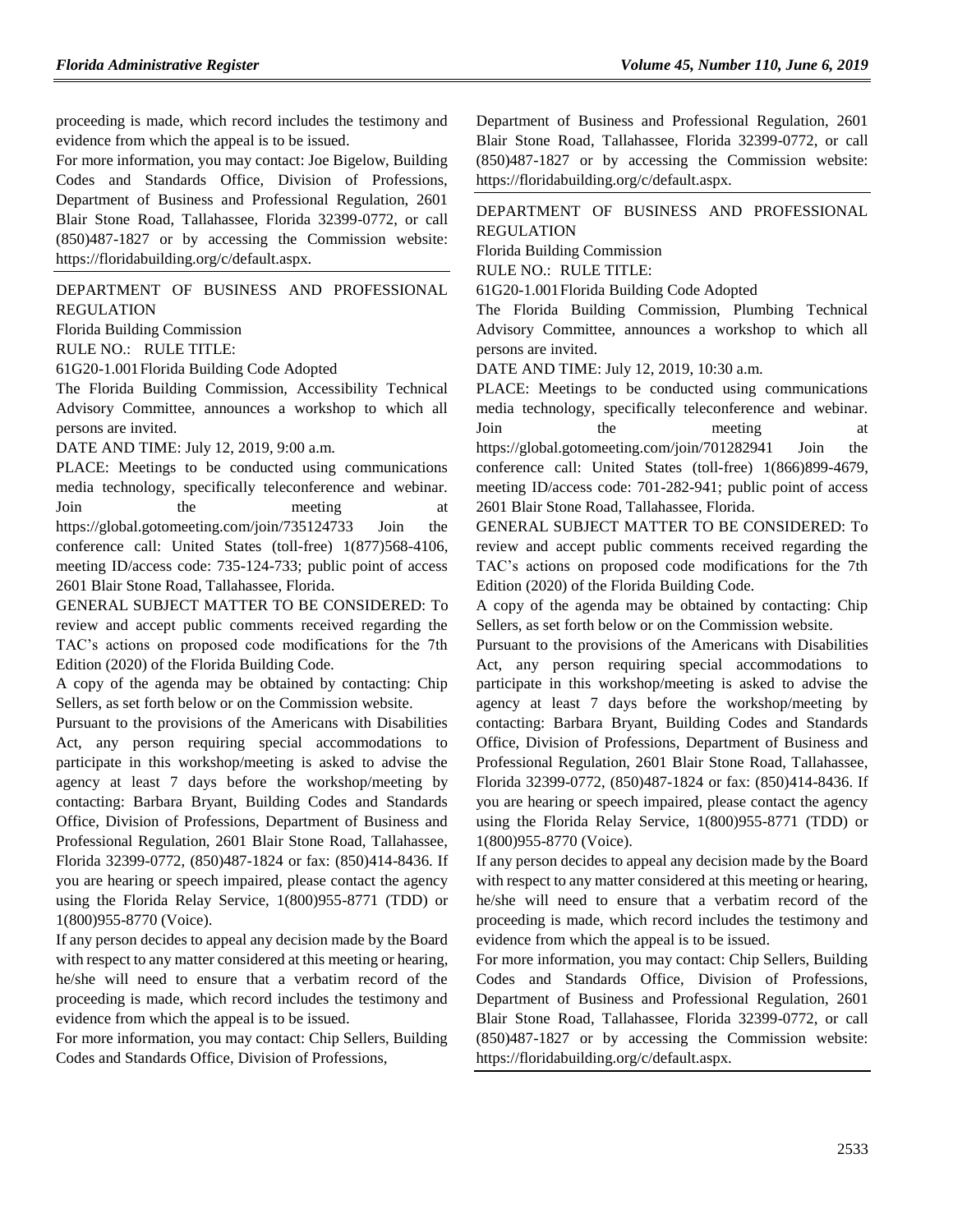## [DEPARTMENT OF BUSINESS AND PROFESSIONAL](https://www.flrules.org/gateway/department.asp?id=61)  [REGULATION](https://www.flrules.org/gateway/department.asp?id=61)

[Florida Building Commission](https://www.flrules.org/gateway/organization.asp?id=1071)

RULE NO.: RULE TITLE:

[61G20-1.001F](https://www.flrules.org/gateway/ruleNo.asp?id=61G20-1.001)lorida Building Code Adopted

The Florida Building Commission, Special Occupancy Technical Advisory Committee, announces a workshop to which all persons are invited.

DATE AND TIME: July 12, 2019, 1:00 p.m.

PLACE: Meetings to be conducted using communications media technology, specifically teleconference and webinar. Join the meeting at https://global.gotomeeting.com/join/575709741 Join the conference call: United States (toll-free) 1(866)899-4679, meeting ID/access code: 575-709-741; public point of access 2601 Blair Stone Road, Tallahassee, Florida.

GENERAL SUBJECT MATTER TO BE CONSIDERED: To review and accept public comments received regarding the TAC's actions on proposed code modifications for the 7th Edition (2020) of the Florida Building Code.

A copy of the agenda may be obtained by contacting: Marlita Peters, as set forth below or on the Commission website.

Pursuant to the provisions of the Americans with Disabilities Act, any person requiring special accommodations to participate in this workshop/meeting is asked to advise the agency at least 7 days before the workshop/meeting by contacting: Barbara Bryant, Building Codes and Standards Office, Division of Professions, Department of Business and Professional Regulation, 2601 Blair Stone Road, Tallahassee, Florida 32399-0772, (850)487-1824 or fax: (850)414-8436. If you are hearing or speech impaired, please contact the agency using the Florida Relay Service, 1(800)955-8771 (TDD) or 1(800)955-8770 (Voice).

If any person decides to appeal any decision made by the Board with respect to any matter considered at this meeting or hearing, he/she will need to ensure that a verbatim record of the proceeding is made, which record includes the testimony and evidence from which the appeal is to be issued.

For more information, you may contact: Marlita Peters, Building Codes and Standards Office, Division of Professions, Department of Business and Professional Regulation, 2601 Blair Stone Road, Tallahassee, Florida 32399-0772, or call (850)487-1827 or by accessing the Commission website: https://floridabuilding.org/c/default.aspx.

## [DEPARTMENT OF MILITARY AFFAIRS](https://www.flrules.org/gateway/department.asp?id=70)

The Department of Military Affairs announces a public meeting to which all persons are invited.

DATE AND TIME: June 13, 2019, 9:00 a.m.

PLACE: St. Francis Barracks, St. Augustine, FL, SQM Conference Room

GENERAL SUBJECT MATTER TO BE CONSIDERED: Review Board of Officers appointed pursuant to Florida Statute subsection250.34(1). Review claims for continued disability which arose from State Active Duty during Hurricane Michael. A copy of the agenda may be obtained by contacting: Sylvia A. Sepulveda, Executive Assistant to The State Quartermaster, COL Tad Warfel, (904)823-0201.

Pursuant to the provisions of the Americans with Disabilities Act, any person requiring special accommodations to participate in this workshop/meeting is asked to advise the agency at least 2 days before the workshop/meeting by contacting: Sylvia A. Sepulveda, Executive Assistant to The State Quartermaster, COL Tad Warfel, (904)823-0201. If you are hearing or speech impaired, please contact the agency using the Florida Relay Service, 1(800)955-8771 (TDD) or 1(800)955-8770 (Voice).

If any person decides to appeal any decision made by the Board with respect to any matter considered at this meeting or hearing, he/she will need to ensure that a verbatim record of the proceeding is made, which record includes the testimony and evidence from which the appeal is to be issued.

For more information, you may contact: Sylvia A. Sepulveda, Executive Assistant to The State Quartermaster, COL Tad Warfel, (904)823-0201.

## [INDEPENDENT COLLEGES AND UNIVERSITIES OF](https://www.flrules.org/gateway/organization.asp?id=795)  [FLORIDA](https://www.flrules.org/gateway/organization.asp?id=795)

The Florida Higher Educational Facilities Financing Authority announces a public meeting to which all persons are invited.

DATE AND TIME: Friday, June 14, 2019, 12:00 Noon – 1:00 p.m.

PLACE: The Offices of: The Independent Colleges and Universities of Florida, 542 East Park Avenue, Tallahassee, Florida 32301, and by teleconference at 1(800)719-7514 Conference Code 596984

GENERAL SUBJECT MATTER TO BE CONSIDERED: A. Consideration of a resolution authorizing:

a. the sale, award and issuance of Educational Facilities Revenue Bonds (Ringling College Project), Series 2019, in an aggregate principal amount of not exceeding \$48,000,000 for the purpose of making a loan of funds to Ringling College Of Art And Design, Inc. (the "Borrower") in order to finance, refinance and/or reimburse the cost of the acquisition, construction and equipping of educational facilities of the Borrower in the State of Florida, to fund any necessary reserves, to capitalize interest and to pay the costs of issuance of such bonds; providing that such Bonds will not constitute a debt, liability or obligation of the Authority or the State of Florida or any political subdivision or agency thereof, but will be payable solely from the revenues provided in the resolution;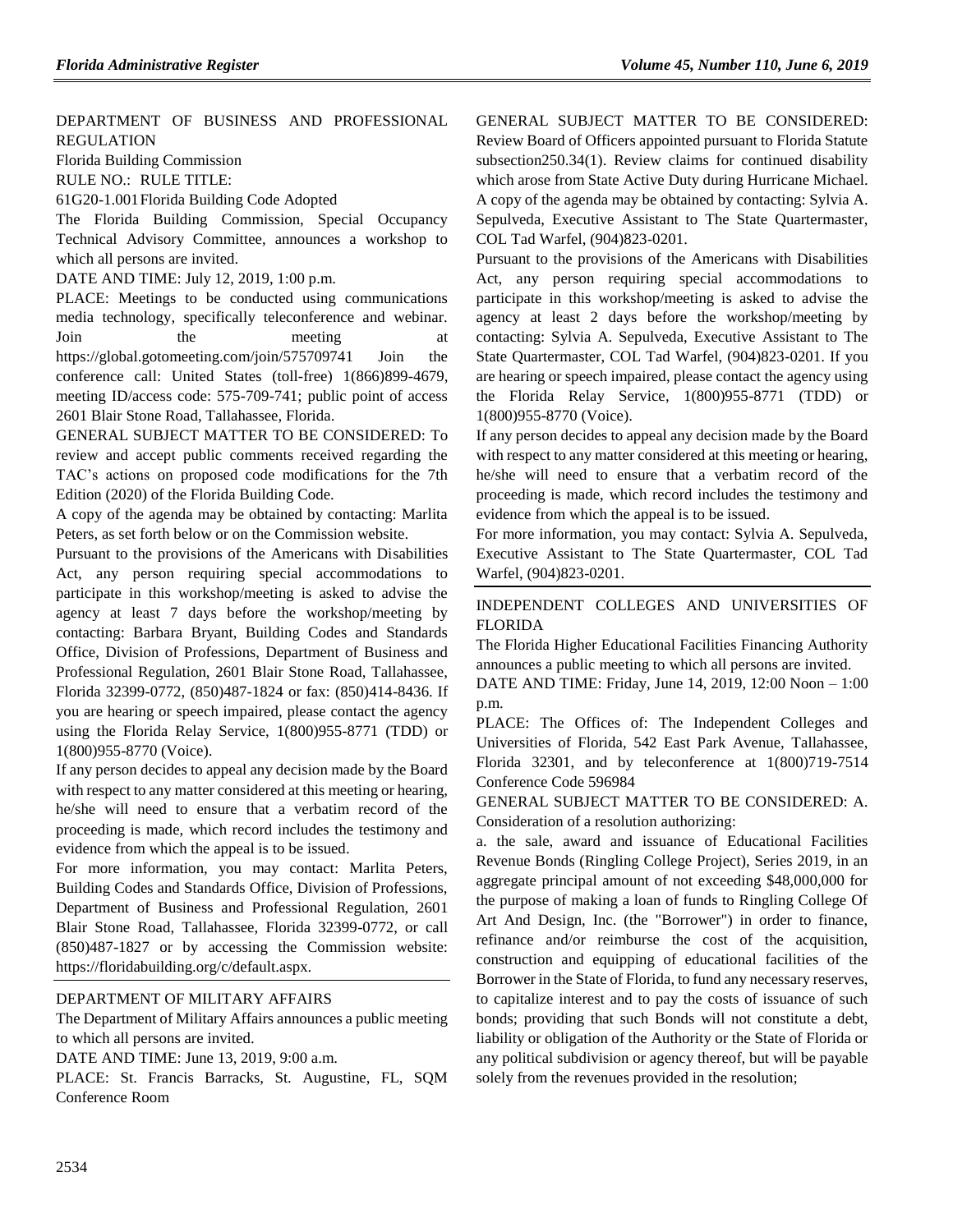b. approving the forms of all documents to be executed in connection with the sale and issuance of the bonds;

c. appointing a bond trustee;

d. authorizing the Chair or Vice Chair of the Authority to award the sale of the bonds to the underwriter named in the resolution and approving the conditions and criteria of such sale;

e. confirming the appointment of the Executive Director of the Authority as an Assistant Secretary for purposes of the bond transaction; and

f. authorizing the appropriate officials, officers, employees and agents of the Authority to take all action necessary in order to sell, award and issue the bonds, subject to the conditions set out in the resolution.

B. Consideration of a resolution authorizing:

a. the sale, award and issuance of Educational Facilities Revenue Bonds (Beacon College Project), Series 2019, in an aggregate principal amount of not exceeding \$23,000,000, for the purpose of making a loan of funds to Beacon College (the "Borrower") in order to (i) finance, refinance and/or reimburse the cost of the acquisition, construction and equipping of educational facilities of the Borrower in the State of Florida, to fund any necessary reserves, to capitalize interest and to pay the costs of issuance of such bonds and (ii) refinance bonds previously issued by the Authority for Beacon College; providing that such Bonds will not constitute a debt, liability or obligation of the Authority or the State of Florida or any political subdivision or agency thereof, but will be payable solely from the revenues provided in the resolution;

C. approving the forms of all documents to be executed in connection with the sale and issuance of the bonds;

D. appointing a bond trustee;

E. authorizing the Chair or Vice Chair of the Authority to award the sale of the bonds to the underwriter named in the resolution and approving the conditions and criteria of such sale;

F. confirming the appointment of the Executive Director of the Authority as an Assistant Secretary for purposes of the bond transaction; and

G. authorizing the appropriate officials, officers, employees and agents of the Authority to take all action necessary in order to sell, award and issue the bonds, subject to the conditions set out in the resolution.

H. Any other matters that may come before the Authority.

A copy of the agenda may be obtained by contacting: Melissa Armstrong, Independent Colleges and Universities of Florida, 542 East Park Avenue, Tallahassee, Florida 32301, (850)681- 3188.

Pursuant to the provisions of the Americans with Disabilities Act, any person requiring special accommodations to participate in this workshop/meeting is asked to advise the agency at least 5 days before the workshop/meeting by contacting: Melissa Armstrong, Independent Colleges and Universities of Florida, 542 East Park Avenue, Tallahassee, Florida 32301, (850)681-3188. If you are hearing or speech impaired, please contact the agency using the Florida Relay Service, 1(800)955-8771 (TDD) or 1(800)955-8770 (Voice).

For more information, you may contact: Melissa Armstrong, Independent Colleges and Universities of Florida, 542 East Park Avenue, Tallahassee, Florida 32301, (850)681-3188.

## [FLORIDA DEVELOPMENT FINANCE CORPORATION](https://www.flrules.org/gateway/organization.asp?id=941)

The Board of Directors for the Florida Development Finance Corporation announces a public meeting to which all persons are invited.

DATE AND TIME: Friday, June 14, 2019, 4:00 p.m.

PLACE: Florida Development Finance Corporation, 156 Tuskawilla Road, Suite 2340, Winter Springs, FL 32708  $- OR -$ 

Dial-In: (646)741-5292, Meeting ID: 111 985 0220 GENERAL SUBJECT MATTER TO BE CONSIDERED: This meeting will discuss the following:

• Meeting Minutes: May 15, 2019

• Supplemental Bond Resolution No. 19-14: Mayflower Retirement Community, Inc.

• Presentation: University Village CCRC

• FY2019-2020 Budget, Final

A copy of the agenda may be obtained by contacting: Jennifer Jenkins, FDFC Administrative Coordinator, (407)712-6351.

Pursuant to the provisions of the Americans with Disabilities Act, any person requiring special accommodations to participate in this workshop/meeting is asked to advise the agency at least 1 days before the workshop/meeting by contacting: Jennifer Jenkins, FDFC Administrative Coordinator, (407)712-6351. If you are hearing or speech impaired, please contact the agency using the Florida Relay Service, 1(800)955-8771 (TDD) or 1(800)955-8770 (Voice).

If any person decides to appeal any decision made by the Board with respect to any matter considered at this meeting or hearing, he/she will need to ensure that a verbatim record of the proceeding is made, which record includes the testimony and evidence from which the appeal is to be issued.

For more information, you may contact: Jennifer Jenkins, FDFC Administrative Coordinator, (407)712-6351.

## [ENTERPRISE FLORIDA, INC.](https://www.flrules.org/gateway/organization.asp?id=680)

The Florida Opportunity Fund announces a public meeting to which all persons are invited.

DATE AND TIME: June 13, 2019, 3:30 p.m.

PLACE: Enterprise Florida, 800 North Magnolia Ave, Suite 1100, Orlando, FL 32803

GENERAL SUBJECT MATTER TO BE CONSIDERED: Board of Directors Meeting - This meeting will discuss ongoing issues, developing issues and other matters.

Conference call # 1(888)585-9008, Code #135 259 248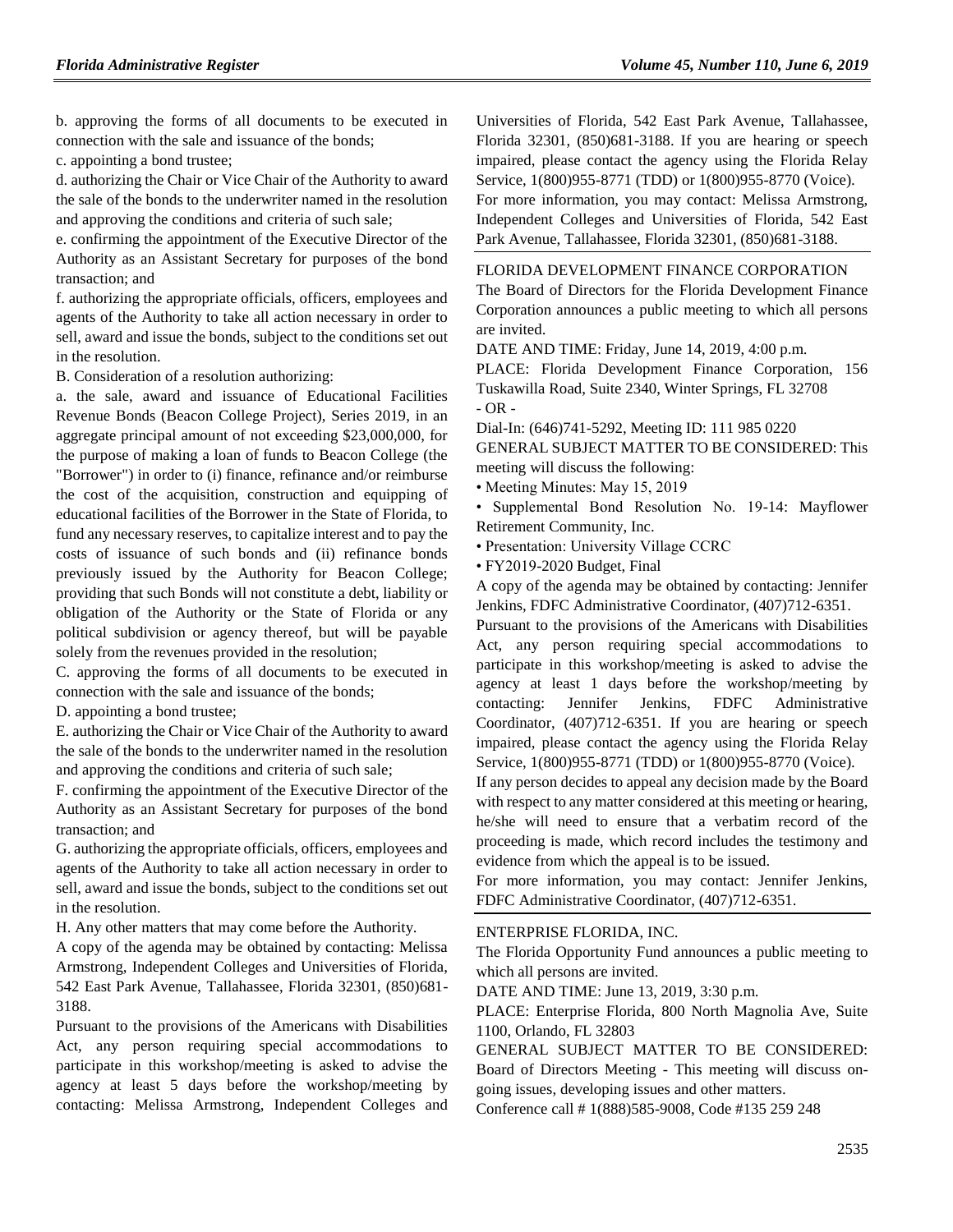A copy of the agenda may be obtained by contacting: Robert Schlotman, (407)956-5613.

Pursuant to the provisions of the Americans with Disabilities Act, any person requiring special accommodations to participate in this workshop/meeting is asked to advise the agency at least 2 days before the workshop/meeting by contacting: If you are hearing or speech impaired, please contact the agency using the Florida Relay Service, 1(800)955- 8771 (TDD) or 1(800)955-8770 (Voice).

If any person decides to appeal any decision made by the Board with respect to any matter considered at this meeting or hearing, he/she will need to ensure that a verbatim record of the proceeding is made, which record includes the testimony and evidence from which the appeal is to be issued.

#### [ENTERPRISE FLORIDA, INC.](https://www.flrules.org/gateway/organization.asp?id=680)

The Enterprise Florida announces a public meeting to which all persons are invited.

DATE AND TIME: June 13, 2019, 3:30 p.m.

PLACE: Enterprise Florida, 800 North Magnolia Ave, Suite 1100, Orlando, FL 32803

GENERAL SUBJECT MATTER TO BE CONSIDERED: Florida Opportunity Fund Board of Directors Meeting

This meeting will discuss on-going issues, developing issues and other matters.

A copy of the agenda may be obtained by contacting: Robert Schlotman, (407)956-5613

Pursuant to the provisions of the Americans with Disabilities Act, any person requiring special accommodations to participate in this workshop/meeting is asked to advise the agency at least 2 days before the workshop/meeting by contacting. If you are hearing or speech impaired, please contact the agency using the Florida Relay Service, 1(800)955- 8771 (TDD) or 1(800)955-8770 (Voice).

If any person decides to appeal any decision made by the Board with respect to any matter considered at this meeting or hearing, he/she will need to ensure that a verbatim record of the proceeding is made, which record includes the testimony and evidence from which the appeal is to be issued.

# Section VII Notice of Petitions and Dispositions Regarding Declaratory Statements

## **NONE**

# Section VIII Notice of Petitions and Dispositions Regarding the Validity of Rules

Notice of Petition for Administrative Determination has been filed with the Division of Administrative Hearings on the following rules:

## **NONE**

Notice of Disposition of Petition for Administrative Determination has been filed with the Division of Administrative Hearings on the following rules:

## NONE

## Section IX

Notice of Petitions and Dispositions Regarding Non-rule Policy Challenges

## NONE

Section X Announcements and Objection Reports of the Joint Administrative Procedures **Committee** 

## NONE

Section XI Notices Regarding Bids, Proposals and Purchasing

## [DEPARTMENT OF EDUCATION](https://www.flrules.org/gateway/department.asp?id=6)

DISTRICT BOARD OF TRUSTEES MIAMI DADE COLLEGE 11011 S.W. 104th STREET

MIAMI, FL 33176-3393

Responses to the Request for Proposals (RFP) listed below will be accepted in the PURCHASING DEPARTMENT, Room 9254, by 3:00 p.m. on July 16, 2019.

Prospective proposers may obtain the RFP solicitation at the College's Purchasing Department website, http://www.mdc.edu/purchasing/bid-posting.aspx, or by calling (305)237-2402.

BID NUMBER: 2019-RM1-38, BID TITLE: Pre-Qualification Selection of Grant Writing Services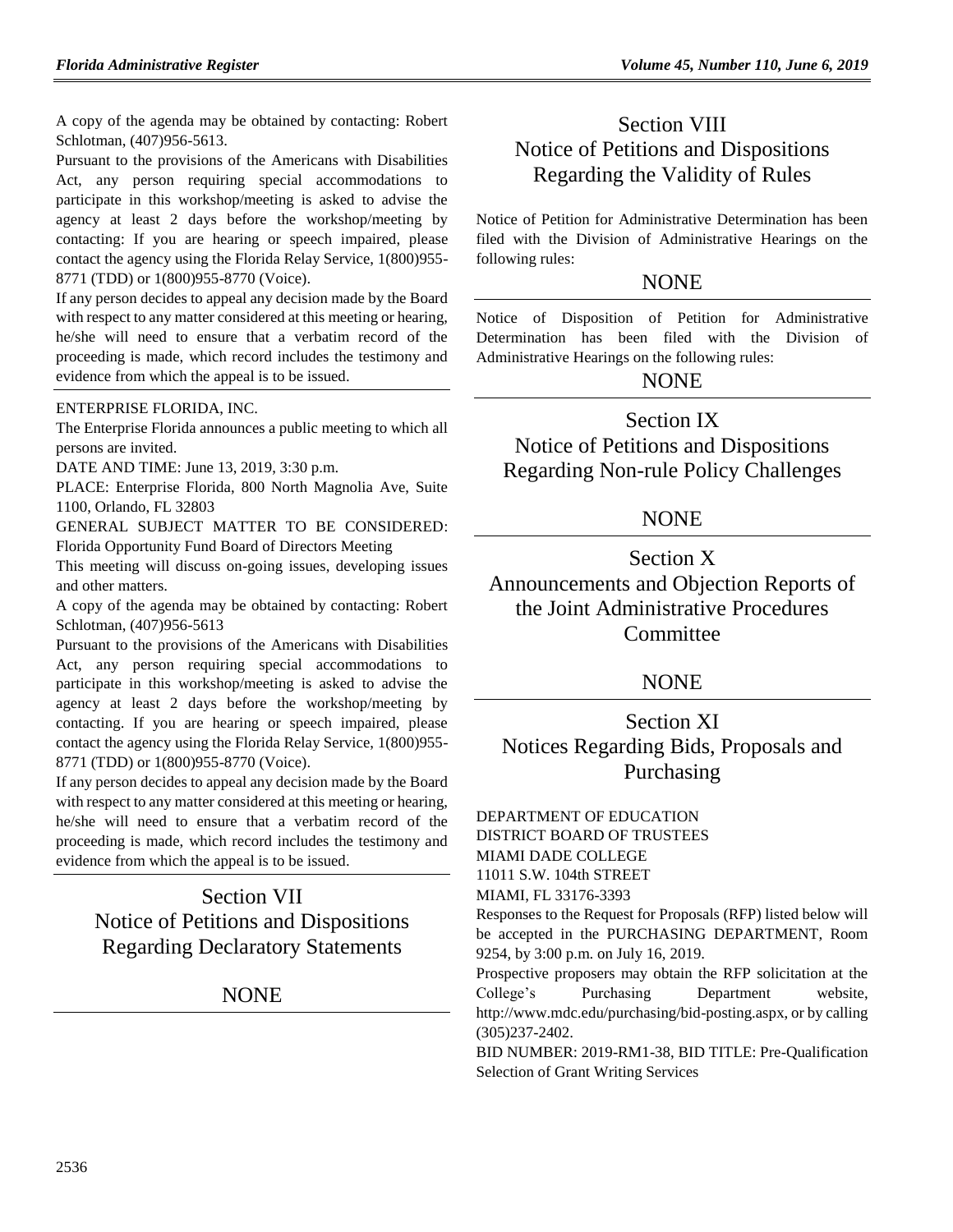Direct questions regarding this Bid to: Roman Martinez – rmartin9@mdc.edu, Group Director - Purchasing Department, Miami Dade College, 11011 SW 104th Street, Miami, FL 33176, (305)237-0012.

If a person decides to appeal any decision with respect to any matter considered at the above-cited meeting, you will need a record of the proceedings, and for such purpose you may need to ensure that a verbatim record of the proceedings is made, which record includes the testimony and evidence upon which the appeal is to be based. A copy of the agenda may be obtained by writing to: Miami Dade College, Office of the Purchasing Director, 11011 S.W. 104 Street, Miami, FL 33176 or by calling (305)237-2402.

## [DEPARTMENT OF MILITARY AFFAIRS](https://www.flrules.org/gateway/department.asp?id=70)

218015 Homestead Readiness Center Generator, Homestead, FL

STATE OF FLORIDA, DEPARTMENT OF MILITARY AFFAIRS

PUBLIC ANNOUNCEMENT

INVITATION TO BID

Issuing Agency: Department of Military Affairs

Project Number and Name: 218015 Homestead Readiness Center Generator

Project Location: Homestead, Florida

Statement of Work: Construct the installation of a full building standby diesel generator with an automatic transfer switch, UPS system for the preservation of data. Electrical, concrete pad, and surrounding masonry enclosure to serve as protection as well as a sound baffle for the generator as necessary.

Estimated Construction Cost (range): \$200,000 - \$250,000

Type of Contractor: General Contractor

Date of VBS Posting: June 6, 2019

Mandatory Site Visit Date: As stated on the Vendor Bid System Bid Opening Date: As stated on the Vendor Bid System (late bids will not be accepted)

Point Of Contact: Department of Military Affairs, CFMO Contract Management Office at (904)823-0255 or e-mail: ng.fl.flarng.list.cfmo-contracting@mail.mil.

FOR COMPLETE INFORMATION AND SUBMISSION REQUIREMENTS PLEASE REFER TO THE MYFLORIDA.COM VENDOR BID SYSTEM AT: http://vbs.dms.state.fl.us/vbs/main\_menu.

# Section XII Miscellaneous

## [DEPARTMENT OF STATE](https://www.flrules.org/gateway/department.asp?id=1)

Index of Administrative Rules Filed with the Secretary of State Pursuant to subparagraph  $120.55(1)(b)6. - 7$ ., F.S., the below list of rules were filed in the Office of the Secretary of State between 3:00 p.m., Thursday, May 30, 2019 and 3:00 p.m., Wednesday, June 5, 2019.

| $\ldots$ concounty, sance $\omega$ , $\omega$ .<br>Rule No. | <b>File Date</b> | <b>Effective</b> |
|-------------------------------------------------------------|------------------|------------------|
|                                                             |                  | Date             |
| 5N-1.140                                                    | 6/3/2019         | 6/23/2019        |
| 6A-1.0014                                                   | 6/5/2019         | 6/25/2019        |
| 6A-6.0571                                                   | 6/5/2019         | 6/25/2019        |
| 6A-6.0573                                                   | 6/5/2019         | 6/25/2019        |
| 6A-10.024                                                   | 6/5/2019         | 6/25/2019        |
| 6A-10.0401                                                  | 6/5/2019         | 6/25/2019        |
| 6A-23.002                                                   | 6/5/2019         | 6/25/2019        |
| 6A-23.003                                                   | 6/5/2019         | 6/25/2019        |
| 6A-23.004                                                   | 6/5/2019         | 6/25/2019        |
| 6A-23.005                                                   | 6/5/2019         | 6/25/2019        |
| 6A-23.006                                                   | 6/5/2019         | 6/25/2019        |
| 6A-23.008                                                   | 6/5/2019         | 6/25/2019        |
| 6A-23.009                                                   | 6/5/2019         | 6/25/2019        |
| 6A-23.011                                                   | 6/5/2019         | 6/25/2019        |
| 6M-4.500                                                    | 6/3/2019         | 6/23/2019        |
| 6M-4.630                                                    | 6/5/2019         | 6/25/2019        |
| 12AER19-01                                                  | 5/31/2019        | 5/31/2019        |
| 12AER19-03                                                  | 6/5/2019         | 6/25/2019        |
| 12BER19-02                                                  | 6/4/2019         | 6/4/2019         |
| 53ER19-40                                                   | 6/3/2019         | 6/3/2019         |
| 61-35.029                                                   | 6/4/2019         | 6/24/2019        |
| 64B1-8.004                                                  | 5/31/2019        | 6/20/2019        |
| 64B5-16.0051                                                | 6/3/2019         | 6/23/2019        |
| 64B8-9.001                                                  | 6/5/2019         | 6/25/2019        |
| 65D-30.014                                                  | 6/5/2019         | 6/25/2019        |
| 68A-16.003                                                  | 6/5/2019         | 6/25/2019        |
| 68A-27.003                                                  | 6/5/2019         | 6/25/2019        |
| 68B-14.001                                                  | 6/5/2019         | 7/1/2019         |
| 68B-14.0035                                                 | 6/5/2019         | 7/1/2019         |